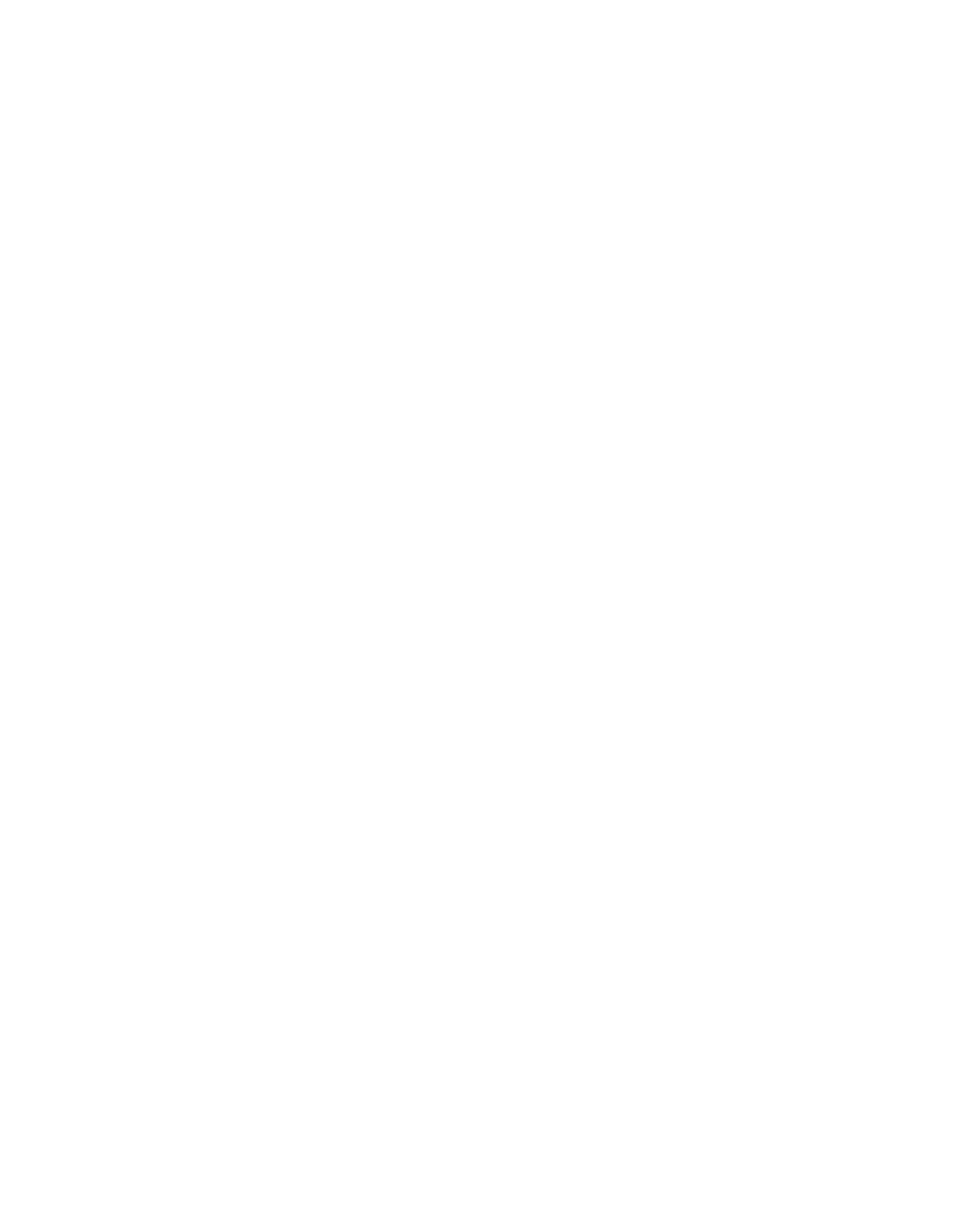# **Contents**

| Relationship Between IB Exam Performance and Grades in First College Course  2 |
|--------------------------------------------------------------------------------|
|                                                                                |
|                                                                                |
|                                                                                |
|                                                                                |
| Relationship between IB Exam Scores and College Course Performance 16          |
|                                                                                |
|                                                                                |
|                                                                                |

# <span id="page-2-0"></span>**Exhibits**

| Exhibit 7: First College Course Taken, by IB Exam Score: Mathematics  11                                                                                                        |
|---------------------------------------------------------------------------------------------------------------------------------------------------------------------------------|
|                                                                                                                                                                                 |
|                                                                                                                                                                                 |
|                                                                                                                                                                                 |
| Exhibit 11: First Subject-Specific College Course Grade Distribution for All IB Students, All                                                                                   |
| Exhibit 12: First Subject-Specific College Course Grade Distribution for Students Who Took SL<br>Exams (Left) and for Students Who Took HL Exams (Right), All Focal Subjects 17 |
| Exhibit 13: First College Course Grade Distribution for Diploma Recipients and Non-Recipients,                                                                                  |
| Exhibit 14: First College Course Grade Distribution for Diploma Recipients and Non-Recipients                                                                                   |
| Exhibit 15: First College Course Grade Distribution for Diploma Recipients and Non-Recipients                                                                                   |
| Exhibit 16: First College Course Grade Distribution for Certificate Candidates, All Focal                                                                                       |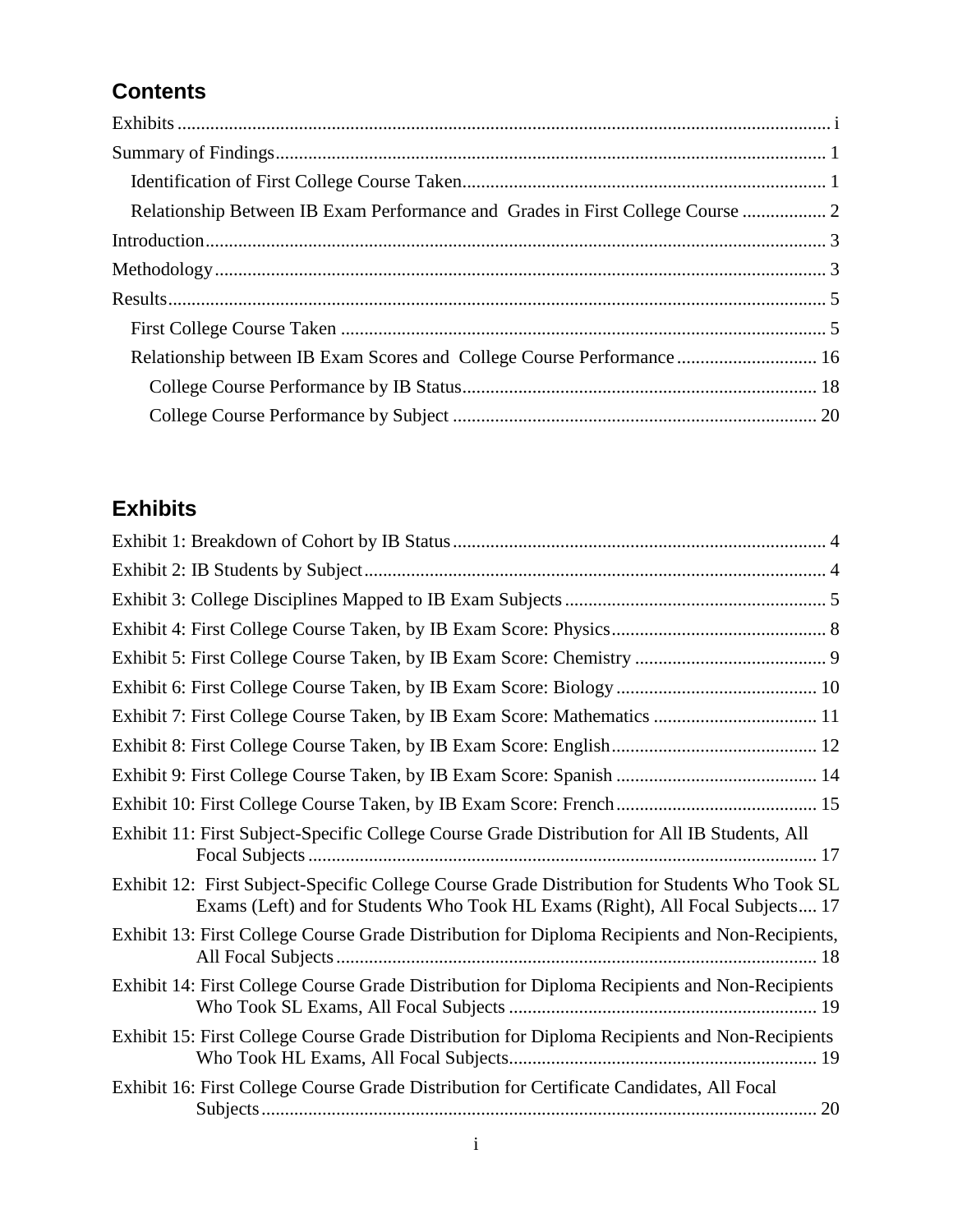| Exhibit 17: Grade Distribution for IB Science Students in All First College Science Courses                                                                                           |
|---------------------------------------------------------------------------------------------------------------------------------------------------------------------------------------|
| Exhibit 18: Grade Distribution for IB Science SL Students (Left) and for IB Science HL Students<br>(Right) in All First College Science Courses (Biology, Chemistry, and Physics)  21 |
| Exhibit 19: IB Physics Scores (SL and HL) and College Course Grades for General Physics with                                                                                          |
| Exhibit 20: SL Physics Scores and College Course Grades for General Physics with Calculus<br>(Left) and HL Physics Scores and College Course Grades for General Physics with          |
| Exhibit 21: IB Chemistry Scores (SL and HL) and College Course Grades for General Chemistry                                                                                           |
| Exhibit 22: SL Chemistry Scores and College Course Grades for General Chemistry I (Left) and<br>HL Chemistry Scores and College Course Grades for General Chemistry I (Right). 24     |
| Exhibit 23: IB Chemistry Scores (SL and HL) and College Course Grades for General Chemistry                                                                                           |
| Exhibit 24: SL Chemistry Scores and College Course Grades for General Chemistry II (Left) and<br>HL Chemistry Scores and College Course Grades for General Chemistry II (Right) 25    |
| Exhibit 25: IB Biology Scores (SL and HL) and College Course Grades for General Biology 26                                                                                            |
| Exhibit 26: SL Biology Scores and College Course Grades for General Biology (Left) and HL<br>Biology Scores and College Course Grades for General Biology (Right)  26                 |
| Exhibit 27: IB Biology Scores (SL and HL) and College Course Grades for                                                                                                               |
| Exhibit 28: SL Biology Scores and College Course Grades for General Biology II (Left) and HL<br>Biology Scores and College Course Grades for General Biology II (Right) 27            |
| Exhibit 29: Grade Distribution for IB Mathematics Students in All First College Mathematics                                                                                           |
| Exhibit 30: Grade Distribution for SL Mathematics Students in All First College Mathematics<br>Courses (Left) and for HL Mathematics Students in All First College Mathematics        |
| Exhibit 31: IB Mathematics Scores (SL and HL) and College Course Grades for Precalculus                                                                                               |
| Exhibit 32: IB Mathematics Scores (SL and HL) and College Course Grades for Introduction to                                                                                           |
| Exhibit 33: SL Mathematics Scores and College Course Grades for Introduction to Engineering<br>(Left) and HL Mathematics Scores and College Course Grades for Introduction to         |
| Exhibit 34: IB Mathematics Scores (SL and HL) and College Course Grades for Calculus I 32                                                                                             |
| Exhibit 35: IB Mathematics Scores (SL and HL) and College Course Grades for Statistical                                                                                               |
| Exhibit 36: SL Mathematics Scores and College Course Grades for Statistical Methods I (Left)<br>and HL Mathematics Scores and College Course Grades for Statistical Methods I         |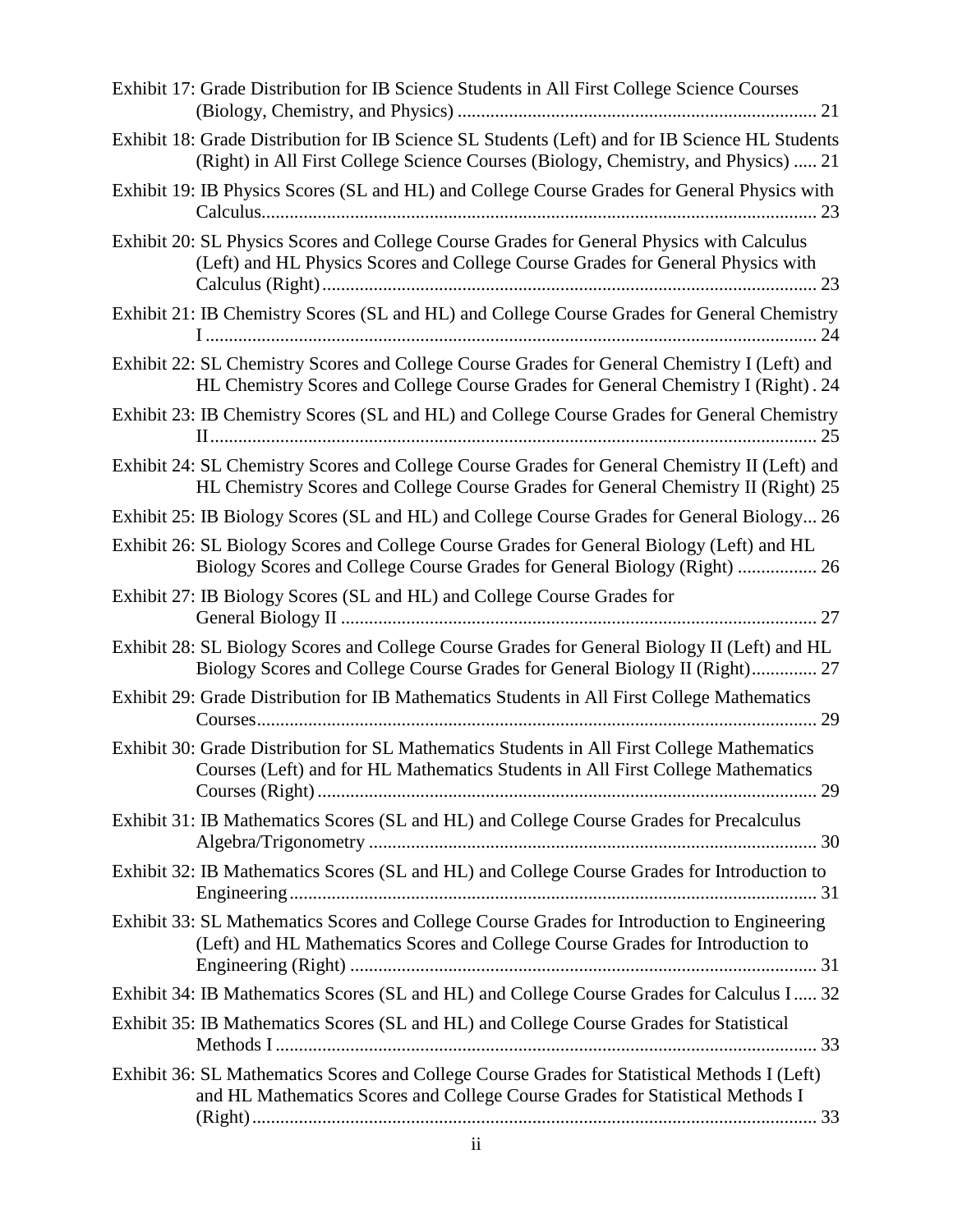| Exhibit 37: Grade Distribution for IB English Students in All First College English Courses 34  |
|-------------------------------------------------------------------------------------------------|
| Exhibit 38: IB English Scores (SL and HL) and College Course Grades for Freshman                |
| Exhibit 39: IB English Scores (SL and HL) and College Course Grades for Technical Writing. 36   |
| Exhibit 40: Grade Distribution for IB Spanish Students in All First College Spanish Courses  37 |
| Exhibit 41: Grade Distribution for IB French Students in All First College French Courses 37    |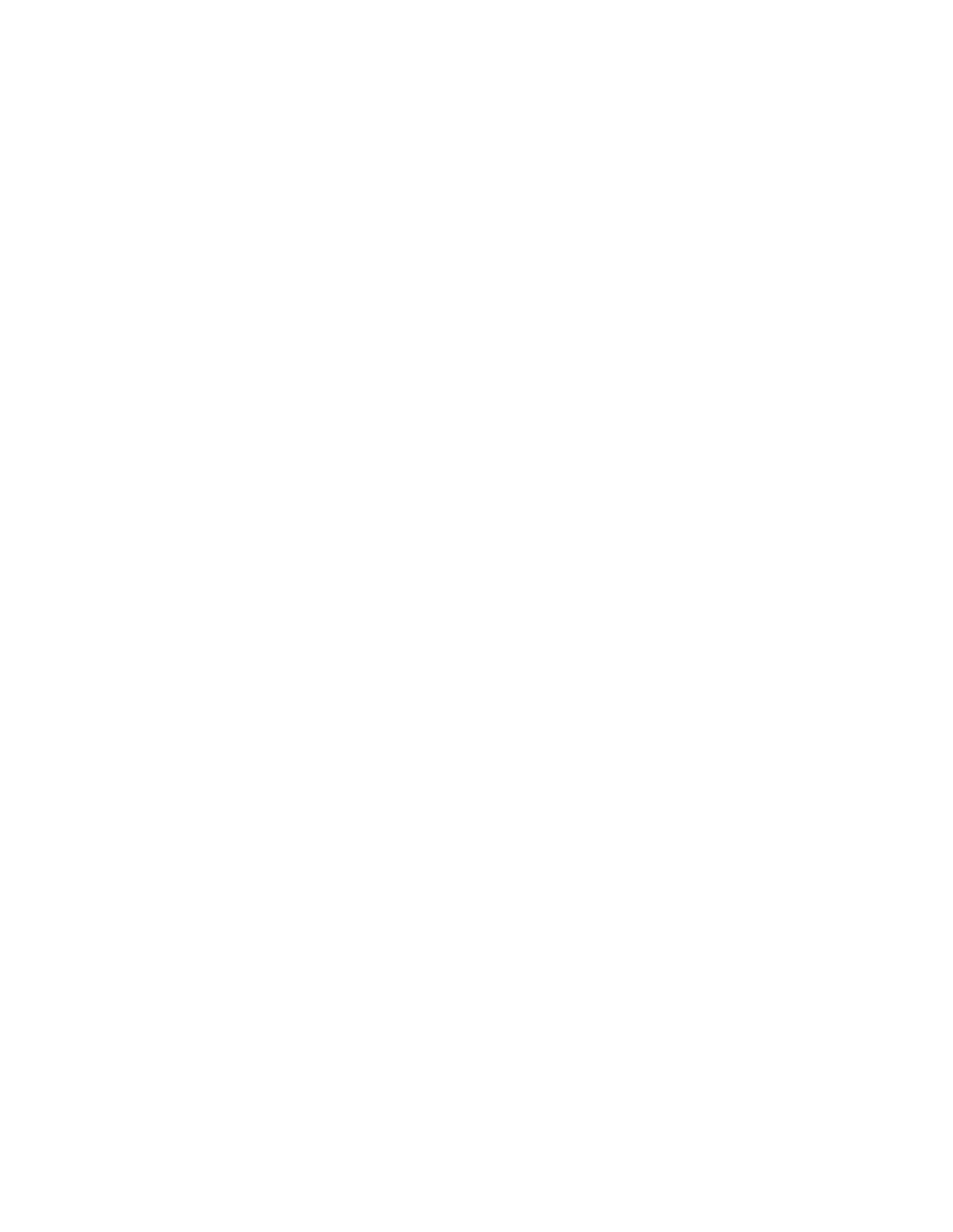# <span id="page-6-0"></span>**Summary of Findings**

The International Baccalaureate curriculum is designed to provide rigorous preparation for college. To examine the relationship between performance on IB exams and college course performance in the same subjects, we used data for IB students from Florida. Florida has many high school students participating in IB and maintains a comprehensive state data system that contains enrollment, course, and graduation information for in-state public postsecondary institutions. Focusing on the University of Florida, the postsecondary institution the greatest proportion of IB students attend, we found a positive association between students' scores on a given IB subject exam and their grades in their first college courses in that subject. That is, students who performed better on IB subject exams tended to earn higher grades in their first college courses in those subjects than students who did not perform as well on IB subject exams. We examined course-taking patterns for the following seven subjects: physics, chemistry, biology, mathematics, English, Spanish, and French.

# <span id="page-6-1"></span>**Identification of First College Course Taken**

For the 4845 students who took IB exams between spring 2000 and spring 2005 and who entered the University of Florida the next fall, we identified all the college courses that each student took in each focal subject within 2 years of matriculating at the university and then isolated the first course each student took in each subject area (Exhibits 4 through 10). IB offers both standard level (SL) and higher level (HL) courses, and we examined the first college course taken by IB exam level and by IB exam score, grouped into three score bands (1 to 3, 4 or 5, and 6 or 7). The highest frequency first courses overall for each focal subject were:

- Physics 48: General Physics with Calculus I
- Chemistry 45: General Chemistry (1 of 2)
- Biological Sciences 10: General Biology
- Mathematics (Calculus and Precalculus) 147: Precalculus Algebra/Trigonometry
- English Composition 210: Technical Writing
- Spanish Language 240: Intermediate Conversation I
- French Language 241: Intermediate French Conversation II.

In the sciences (physics, chemistry, and biology) as well as in Spanish, the highest frequency first course was the same for students who took HL exams as it was for those who took SL exams; in mathematics, English, and French, the highest frequency first course differed by IB exam level. Overall, however, we saw more variation in the highest frequency first college course taken by IB exam performance than by level of exam taken, with students scoring higher on both SL and HL exams entering more advanced college courses than their lower scoring peers.

The percentage of students who took an IB exam but did not take a course in the corresponding subject during their first 2 years of college varied greatly. The percentages (calculated from Exhibits 4 through 10) were as follows:

- Mathematics, 7 percent
- Chemistry, 32 percent
- Physics, 34 percent
- Biology and English, 56 percent
- French, 79 percent
- Spanish, 86 percent.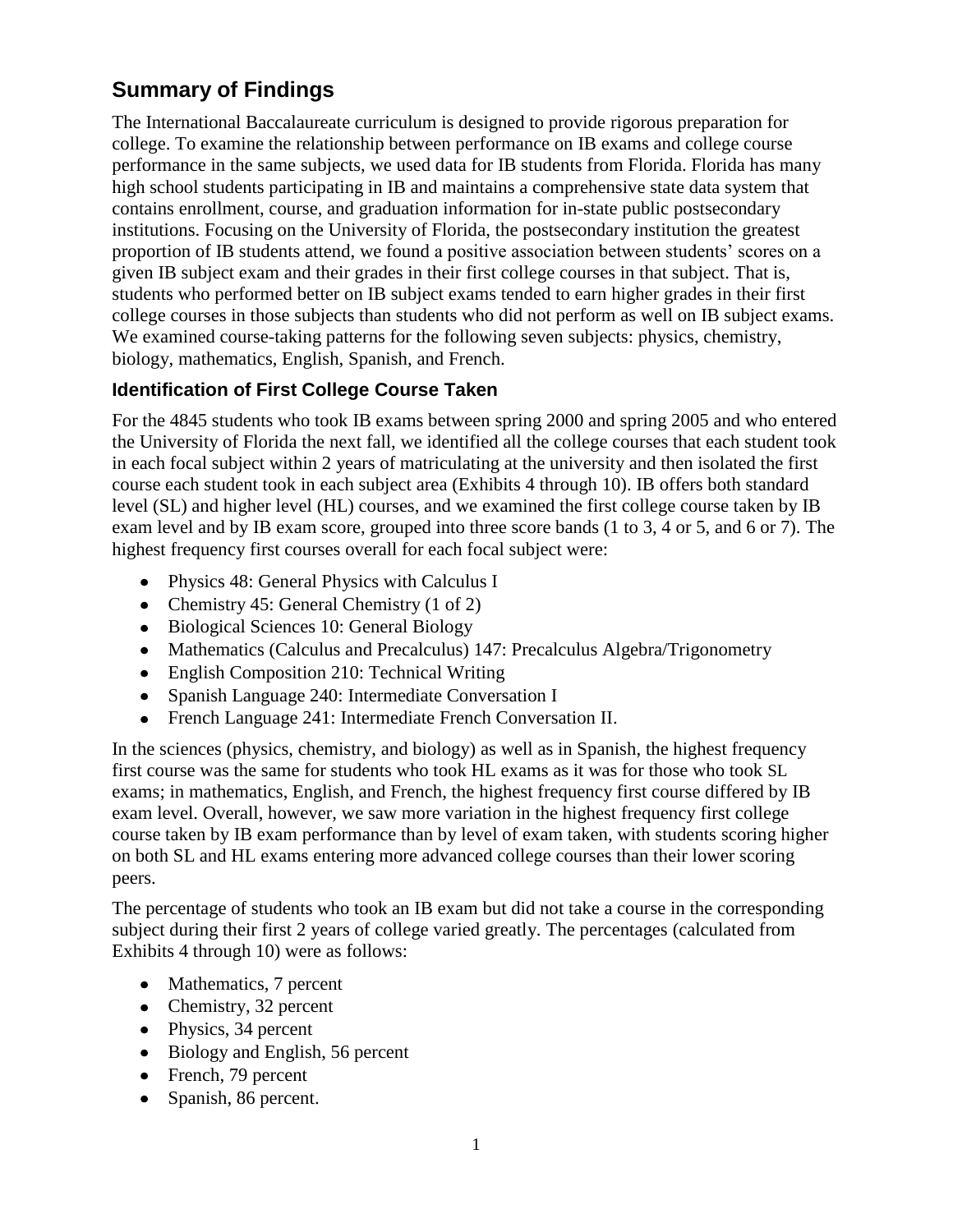One possible explanation for this variation is the University of Florida general education requirements. To fulfill the 6-credit mathematics requirement, students need to score 5 or higher on the IB mathematics exam, and students need to take at least two IB science exams (and score a 5 on one of them) to fulfill all 9 college credits for the biological and physical science requirement.<sup>1</sup> Thus, many students in our cohort needed some coursework in science and mathematics to fulfill the University of Florida general education requirements. This was not the case for English and the foreign languages. In English, IB students who score a 4 or higher on the IB exam satisfy the general education composition requirement, meaning that over 97 percent of our cohort was exempt from this requirement. Finally, the University of Florida general education requirements do not include study of a foreign language, while coursework in a second language is a requirement of the IB Diploma Programme.

# <span id="page-7-0"></span>**Relationship Between IB Exam Performance and Grades in First College Course**

On average, students who performed better on IB subject exams earned higher grades in their first college course in the same subject than students who performed less well on these exams.

- Overall, 59 percent of students who scored a 6 or 7 on an IB exam in a given subject earned an A in their first college course in that subject (Exhibit 11).
- This percentage of As earned by students who scored a 6 or 7 was highest for English courses (72 percent, Exhibit 37) followed by science and French courses (65 percent and 66 percent, Exhibits 17 and 41, respectively), Spanish courses (59 percent, Exhibit 40), and mathematics courses (53 percent, Exhibit 29).

Although not great in number, students who entered directly into the second semester of General Chemistry or General Biology earned high grades in these subjects.

- 156 students who took the IB chemistry exam and scored a 4 or higher enrolled in General Chemistry II as their first college chemistry course. Half the students who scored a 4 or 5 on the exam earned As in the course, and nearly three quarters of those who scored a 6 or 7 earned As in the course (Exhibit 23).
- 296 students who took the IB biology exam enrolled in General Biology II as their first college biology course. Approximately one third of these students who scored a 4 or 5 on the exam earned As in the class, and 59 percent of those who scored a 6 or 7 earned As in the course (Exhibit 27).

Students who took the HL exam in mathematics had very high grades in their first college mathematics course, possibly reflecting their choice of course.

- More than 80 percent of students earned an A in Introduction to Engineering, regardless of score or test level (Exhibit 32).
- One quarter of IB students who took the HL exam in mathematics enrolled in Introduction to Engineering as their first college course in mathematics (calculated from Exhibit 7, row 13).

IB students earned high grades in their first English course in college regardless of score band: 93 percent of students who scored 6 or 7, 87 percent of students who earned 4 or 5, and 79 percent of those who earned a 3 or lower on the exam earned an A or a B in their first college English course (Exhibit 37).

 $\overline{a}$ 

<sup>&</sup>lt;sup>1</sup> The exception is that students who score a 6 or 7 on the IB physics exam earn 10 college credits in physics.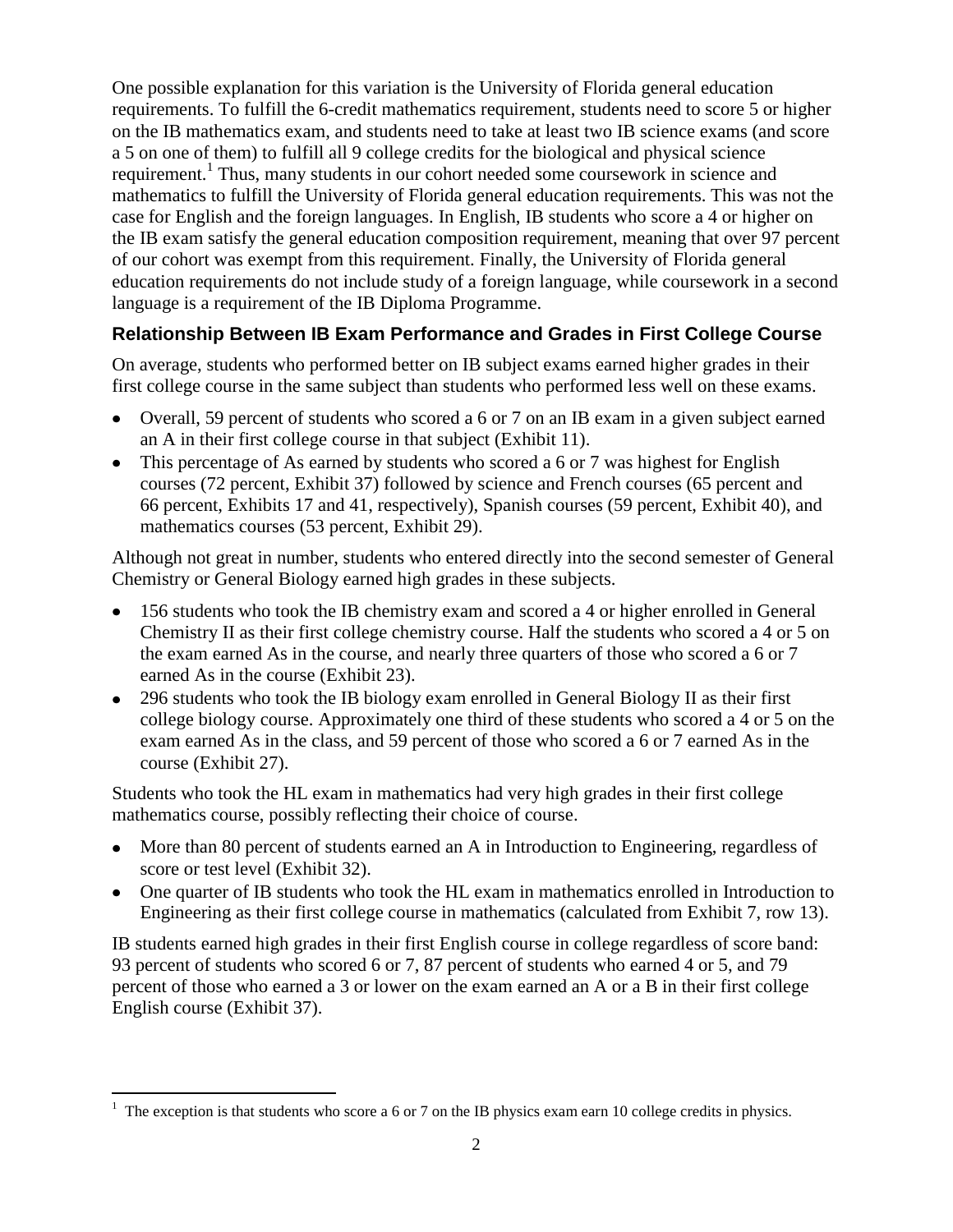# <span id="page-8-0"></span>**Introduction**

The International Baccalaureate curriculum is designed to provide rigorous preparation for college. The objective of this project was to examine the relationship between students' performance on IB exams and their college course performance in the same subjects. We used data for IB students from Florida because that state has many high school students participating in IB and maintains a comprehensive state data system that contains enrollment, course, and graduation information for in-state public postsecondary institutions. We focused on the University of Florida, which the greatest proportion of IB students attend. We examined coursetaking patterns for seven subjects: physics, chemistry, biology, mathematics, English, Spanish, and French.

# <span id="page-8-1"></span>**Methodology**

We identified the first college course in each of seven focal subjects taken by IB students enrolled at the University of Florida and compared the performance in those courses of students who scored at varying levels on the corresponding IB subject exam. With the data available, we e were not able to compare IB students' grades with the average for a given course or discipline at the University of Florida.

Our cohort consisted of the 4845 students who took IB exams between spring 2000 and spring 2005 and who entered the University of Florida the next fall.<sup>2</sup> Students who are enrolled in the full IB Diploma Programme for their last 2 years of high school are considered diploma candidates, whereas students who take at least one IB exam in their junior or senior year of high school without the intention of completing the IB diploma are classified as IB certificate candidates. To be awarded the IB diploma, students must fulfill a variety of requirements including taking at least six IB assessments in different subject areas (scored 1 to 7) and earning a total of 24 points toward the diploma, primarily through their scores on these assessments as well as through fulfilling other diploma requirements.<sup>3</sup> Students can take IB courses at standard level (SL), representing 150 hours of instruction, or higher level (HL), representing 240 hours of instruction. For the IB diploma, students must earn a passing grade of 4 on six IB subject exams, including three higher level exams.

The majority of students in our cohort attempted the IB diploma: 98 percent (4,728 students) were diploma candidates, and 84 percent of them (3,961 students) earned the IB diploma (Exhibit 1). In comparison, 92 percent of the 14,083 Florida IB students who completed high school between 2000 and 2005 were diploma candidates, and 79 percent of them earned the IB diploma.<sup>4</sup> The high proportion of IB students attempting the full diploma in Florida may reflect two policies that made the full IB Diploma Programme particularly attractive for Florida high school students during this time period. First, diploma recipients with adequate standardized test scores qualified for merit-based college scholarships through the state's Bright Futures Scholarship Program. In addition, before 2006, students who entered the University of Florida having earned an IB diploma received college credit for scores of 4 or higher on either level of

 $\frac{1}{2}$ Students who took IB courses but did not take any IB exams do not appear in our data. Because we wanted to look at courses taken in the first 2 years of college and had college course data through the 2006–07 academic year, we could not include students who matriculated at the University of Florida after fall 2005.

<sup>&</sup>lt;sup>3</sup> To earn the diploma, students must also write an extended essay and complete a Theory of Knowledge course for which they can earn up to three additional points, and fulfill a service requirement.

<sup>4</sup> Sixty percent of 14,083 Florida IB students who completed high school between 2000 and 2005 matriculated at one of the 13 campuses of the Florida State University System, 57 percent of them at the University of Florida.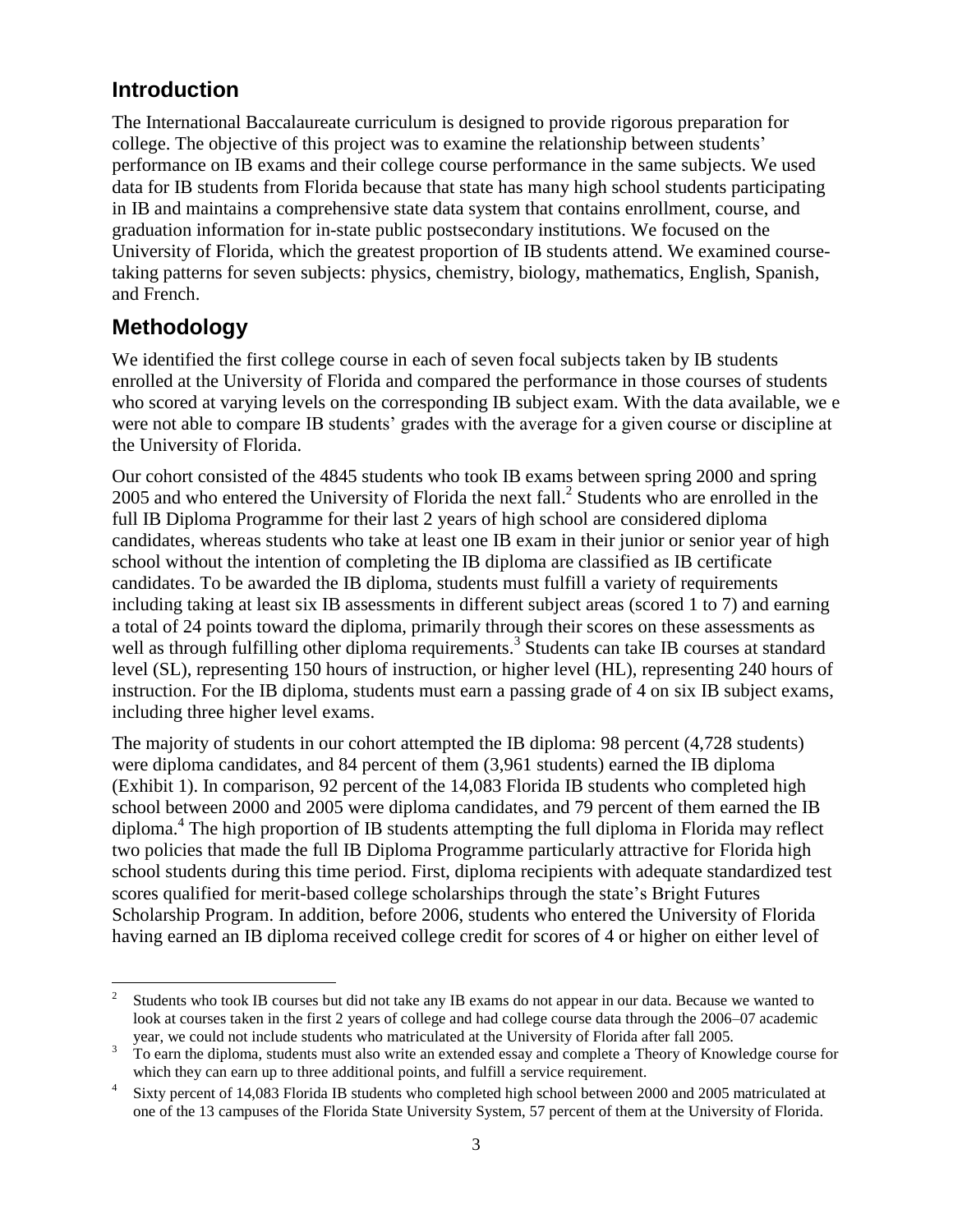<span id="page-9-0"></span>IB exams. Without the diploma, students could earn college credit only by scoring 5 or higher on HL exams.

| <b>IB Status</b>              | <b>Number</b> | <b>Percent</b> |
|-------------------------------|---------------|----------------|
| <b>All IB students</b>        |               |                |
| <b>Certificate candidates</b> | 117           | 2              |
| <b>Diploma candidates</b>     | 4728          | 98             |
| <b>Total</b>                  | 4845          | 100            |
| <b>Diploma candidates</b>     |               |                |
| Diploma received              | 3961          | 84             |
| Diploma not received          | 767           | 16             |
| <b>Total</b>                  | 4728          | 100            |

**Exhibit 1 Breakdown of Cohort by IB Status**

Note: Our cohort consisted of a subset of the 14,083 Florida IB students who completed high school between 2000 and 2005, of whom 93 percent were diploma candidates; 60 percent of them matriculated at one of the 13 campuses of the Florida State University System, 57% at the University of Florida.

Exhibit 2 shows the number of students in our cohort who took the IB exam in each of the seven subjects examined. English, mathematics, and Spanish were the most common IB exams taken by students in the cohort, followed by biology and then chemistry, physics, and French. While nearly all students in our Florida cohort took an IB exam in mathematics or English, they were much more likely to attempt the HL exam in English than in mathematics: 96 percent of IB English students took the HL version, compared with 7 percent of IB mathematics students.

<span id="page-9-1"></span>

| <b>Subject</b>     | <b>SL Exam</b> | <b>HL Exam</b> | <b>Total</b>  |         |
|--------------------|----------------|----------------|---------------|---------|
|                    |                |                | <b>Number</b> | Percent |
| <b>Physics</b>     | 606            | 357            | 963           | 20      |
| <b>Chemistry</b>   | 663            | 731            | 1394          | 29      |
| <b>Biology</b>     | 875            | 2146           | 3021          | 62      |
| <b>Mathematics</b> | 4338           | 431            | 4769          | 98      |
| <b>English</b>     | 183            | 4607           | 4790          | 99      |
| <b>Spanish</b>     | 3424           | 302            | 3726          | 77      |
| <b>French</b>      | 786            | 80             | 866           | 18      |

| <b>Exhibit 2</b>              |  |
|-------------------------------|--|
| <b>IB Students by Subject</b> |  |

All courses at the University of Florida are assigned to broader discipline categories through the Florida Department of Education's Statewide Course Numbering System. As shown in Exhibit 3, we grouped these disciplines by IB subject. We identified all the college courses that each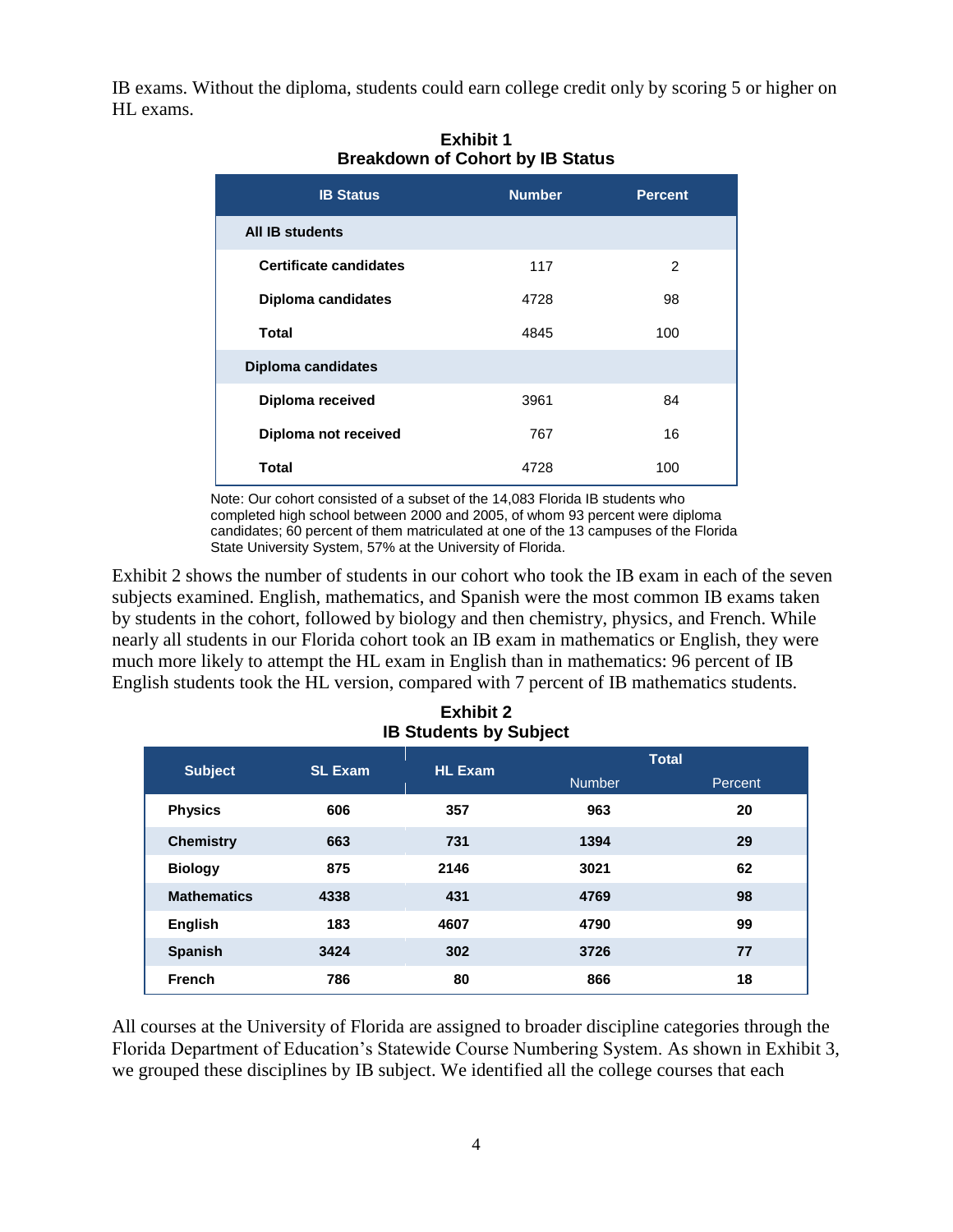<span id="page-10-2"></span>student took in each focal subject within 2 years of matriculating at the university and then isolated the first course taken for each student in each subject area.

| <b>IB Subject</b>  | <b>Corresponding College Discipline(s)</b>                              |
|--------------------|-------------------------------------------------------------------------|
| Physics            | Physics                                                                 |
| Chemistry          | <b>Chemistry and Biochemistry</b>                                       |
| <b>Biology</b>     | <b>Biological Sciences</b>                                              |
| <b>Mathematics</b> | Mathematics, Statistics, Engineering (all)                              |
| English            | English Language and Literature, Language Arts and English<br>Education |
| Spanish            | Spanish Language and Literature                                         |
| French             | French Language and Literature                                          |

**Exhibit 3 College Disciplines Mapped to IB Exam Subjects**

After identifying the highest frequency first course in each subject area, we examined students' grades in these courses based on their performance on the corresponding IB subject exam. For each IB subject exam, we grouped students into three score bands—1 to 3, 4 and 5, and 6 and 7—and then displayed the grade distribution in the first college courses taken by students in each of these score bands. In all these analyses, we included the grade of W for withdrawn; the college course data provided by the Florida Education Data Warehouse contained no grades of F for courses at the University of Florida.<sup>5</sup> In our analysis of college course performance, we did not include students who took the class pass/fail or received other nonstandard grade awards.

# <span id="page-10-0"></span>**Results**

This section is divided into two parts. We first present the highest frequency first college course taken by IB students at the University of Florida for each focal subject, and then we present our analysis of grades earned in these courses.

# <span id="page-10-1"></span>**First College Course Taken**

We identified the most common first college course taken at the University of Florida by students who took an IB exam in the corresponding subject. These highest frequency first courses were

- Physics 48: General Physics with Calculus I
- Chemistry 45: General Chemistry (1 of 2)
- Biological Sciences 10: General Biology
- Mathematics (Calculus and Precalculus) 147: Precalculus Algebra/Trigonometry
- English Composition 210: Technical Writing  $\bullet$

<sup>5</sup> <sup>5</sup> The codebook for the Florida Department of Education Data Warehouse includes grades of W (Withdrawal), WF (Withdrew Fail), and WP (Withdrew Pass); there were no grades of F, WF, or WP in the University of Florida records.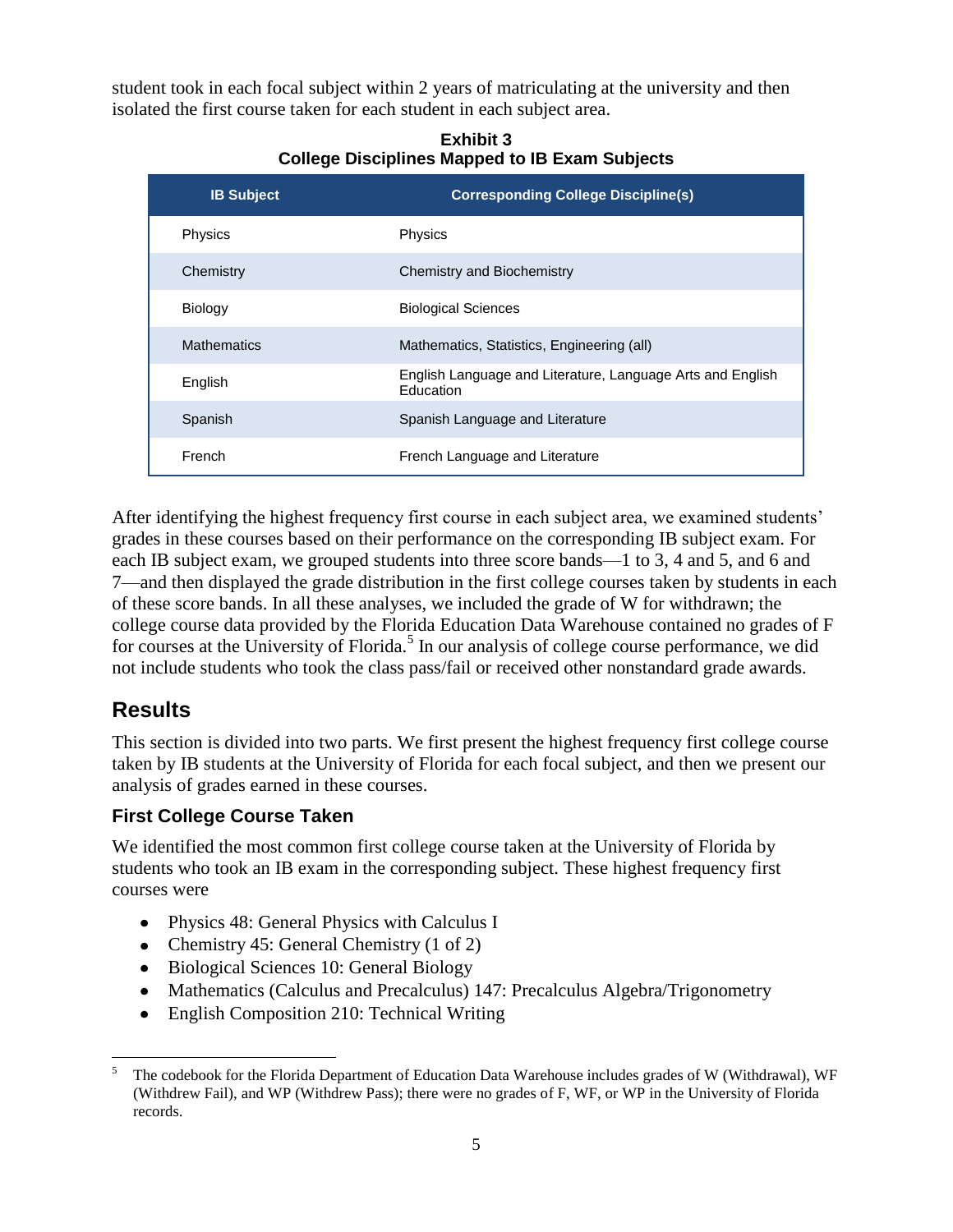- Spanish Language 240: Intermediate Conversation I
- French Language 241: Intermediate French Conversation II

In the sciences (physics, chemistry, and biology) as well as in Spanish, the highest frequency first course was the same for students who took HL exams as for those who took SL exams; for example, General Physics with Calculus was the single most common first course for students who took either the SL or HL physics exam. In mathematics, English, and French, the highest frequency first course differed by IB exam level. The highest frequency first course for students who took the HL exam in mathematics was Introduction to Engineering, whereas it was Precalculus Algebra/Trigonometry for students who took the SL exam. In English, the small group of students who took the SL English exam enrolled in Rhetoric and Technical Writing in greater numbers than in Technical Writing, the highest frequency course for HL students. Finally, students who took the HL French exam entered Grammar and Syntax in higher numbers than in Intermediate French Conversation II.

Exhibits 4 through 10 show the most common first college course taken for each of the focal subjects for various subsets of IB students. The layout of these tables is consistent across the seven focal subjects:

- The first column defines the subset of IB students for the score band.
- The second column contains the name of the most common first college course taken in the subject by these students, and the third shows the number of students who took this course.
- The fourth column displays the number of these students who took any other first college course in the subject area during their first 2 years of college.
- The fifth column displays the number of these students who did not take any college course in the subject area during their first 2 years of college.

The subset of IB students described varies by row:

- The first row displays these numbers for students who did not take the IB exam in the given subject.
- Rows 2 through 5 include **all IB students** who took the IB exam for that particular subject (i.e., aggregated across SL and HL exam-takers).
- Rows 6 through 9 include all IB students who took the **SL exam** in the subject.
- Rows 10 through 13 include all IB students who took the **HL exam** in the subject.

In reading these exhibits, note that the number of students in each row always sums horizontally to the number of students in the subgroup, but the same is not true of the columns. Only the final column consistently sums vertically to the total for the subgroup of IB students. In columns 3 and 4, which show the number of students enrolling in the highest frequency first course and in any other first course in a particular subject, the number of students in each score band will sum only to the total number of students taking a highest frequency first course if this course is the same for students in each score band (as is the case with the first course taken by IB students who took the **HL** physics exam, see Exhibit 4) but not when the first course taken varies by score band (as is the case with the first course taken by IB students who took the **SL** physics exam).

As context for these tables, recall that students who entered the University of Florida before 2006 having earned an IB diploma received college credit for scores of 4 or higher on both SL and HL exams. Without the diploma, students could earn college credit only by scoring 5 or higher on an HL exam. Diploma recipients earned 3 to 4 college credits for a score of 4, 6 to 7 college credits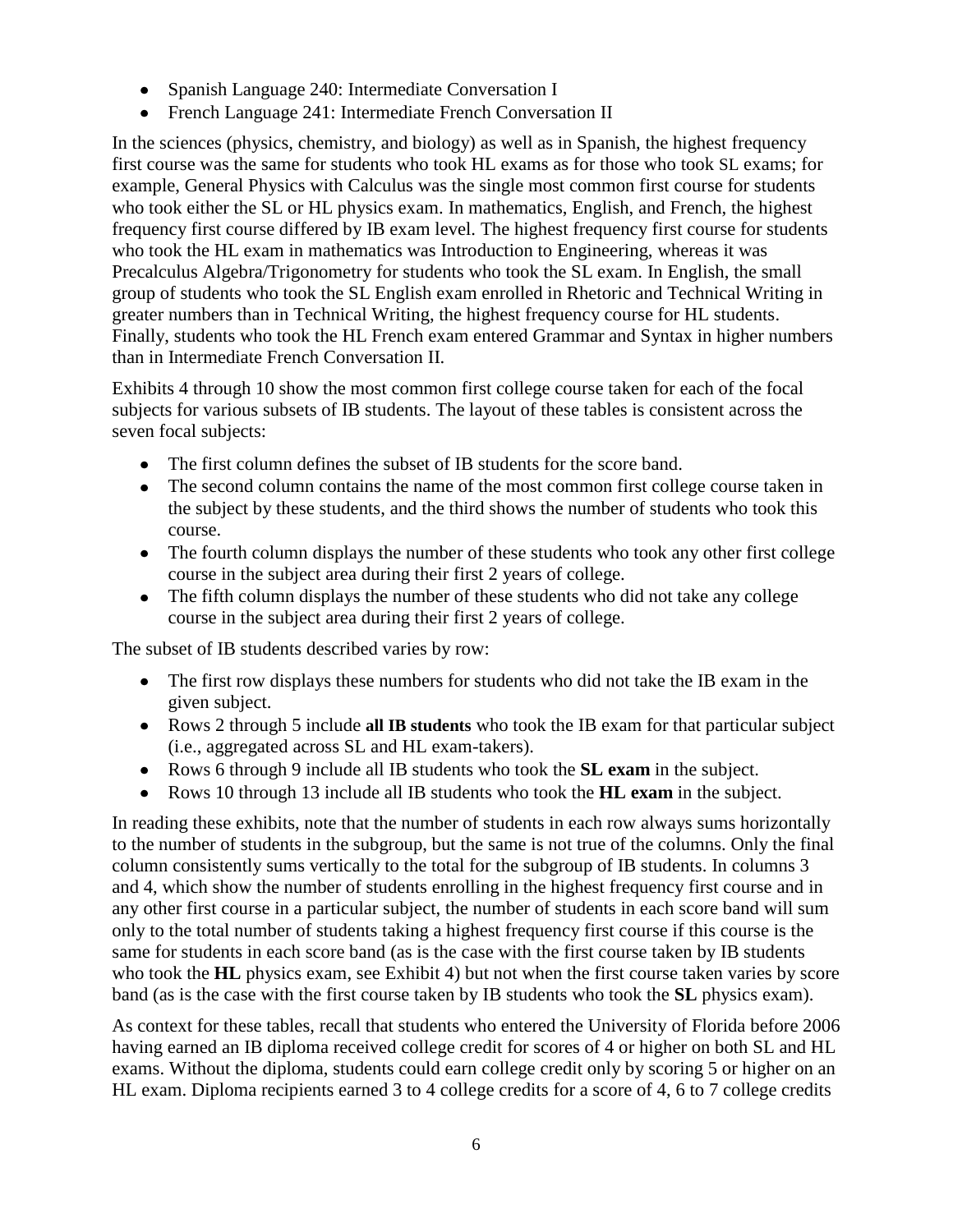for a score of 5, and 6 to 10 credits for a score of 6 or higher, with the number of credits varying by subject. For some subjects, the credit earned through the IB examination could fulfill a general education requirement (i.e., distribution requirement) but did not count toward the major. More than 80 percent of students in our cohort earned the IB diploma and thus could receive credit for scores of 4 or higher on either version of the exam.

Not surprisingly given these policies, we see more variation in the highest frequency first course taken by IB exam performance than by level of exam taken, with higher scoring students entering more advanced college courses. For example, students who scored a 6 or 7 on the IB biology exam—either the SL or HL version—were most likely to start their college coursework in biology with General Biology II, whereas students who scored a 5 or lower were more likely to start with General Biology I (Exhibit 6). In the humanities, there was even more variation in the most common first course taken by score band. For example, in English, the students in each successive score band we examined entered progressively more advanced college English courses: Students who scored 3 or below were most likely to start with Freshman Composition I, students who scored 4 or 5 were mostly likely to start with Technical Writing, and students who scored 6 or higher were mostly likely to start with Rhetoric and Technical Writing (Exhibit 8).

The percentage of students who took an IB exam but did not take a course in the corresponding subject during their first 2 years of college varied greatly by subject, as follows (calculated from Exhibits 4 through 10):

- Mathematics, 7 percent
- Chemistry, 32 percent
- Physics, 34 percent
- Biology and English, 56 percent
- French, 79 percent

 $\overline{a}$ 

• Spanish, 86 percent.

One possible explanation for this variation is the University of Florida general education requirements. IB students could fulfill University of Florida general education requirements in composition (3 credits required), mathematics (6 credits required), and biological and physical sciences (9 credits required) using college credit earned through their scores on IB exams; however, only high-scoring students could satisfy all their general education requirements through IB exam scores. To fulfill the 6-credit mathematics requirement, students needed to score 5 or higher on the IB mathematics exam, and students needed to take at least two IB science exams and score a 5 on one to fulfill all 9 college credits for the biological and physical science requirement.<sup>6</sup> Thus, many students in our cohort needed some coursework in science and mathematics to fulfill the University of Florida general education requirements. This was not the case for English and the foreign languages. In English, IB students who scored a 4 or higher on the IB exam satisfied the general education composition requirement, meaning that over 97 percent of our cohort was exempt from this requirement. Finally, the University of Florida general education requirements do not include study of a foreign language, whereas coursework in a second language is a requirement of the IB Diploma Programme.

 $6\text{ The exception is that students who score a 6 or 7 on the IB physics exam earn 10 college credits in physics.}$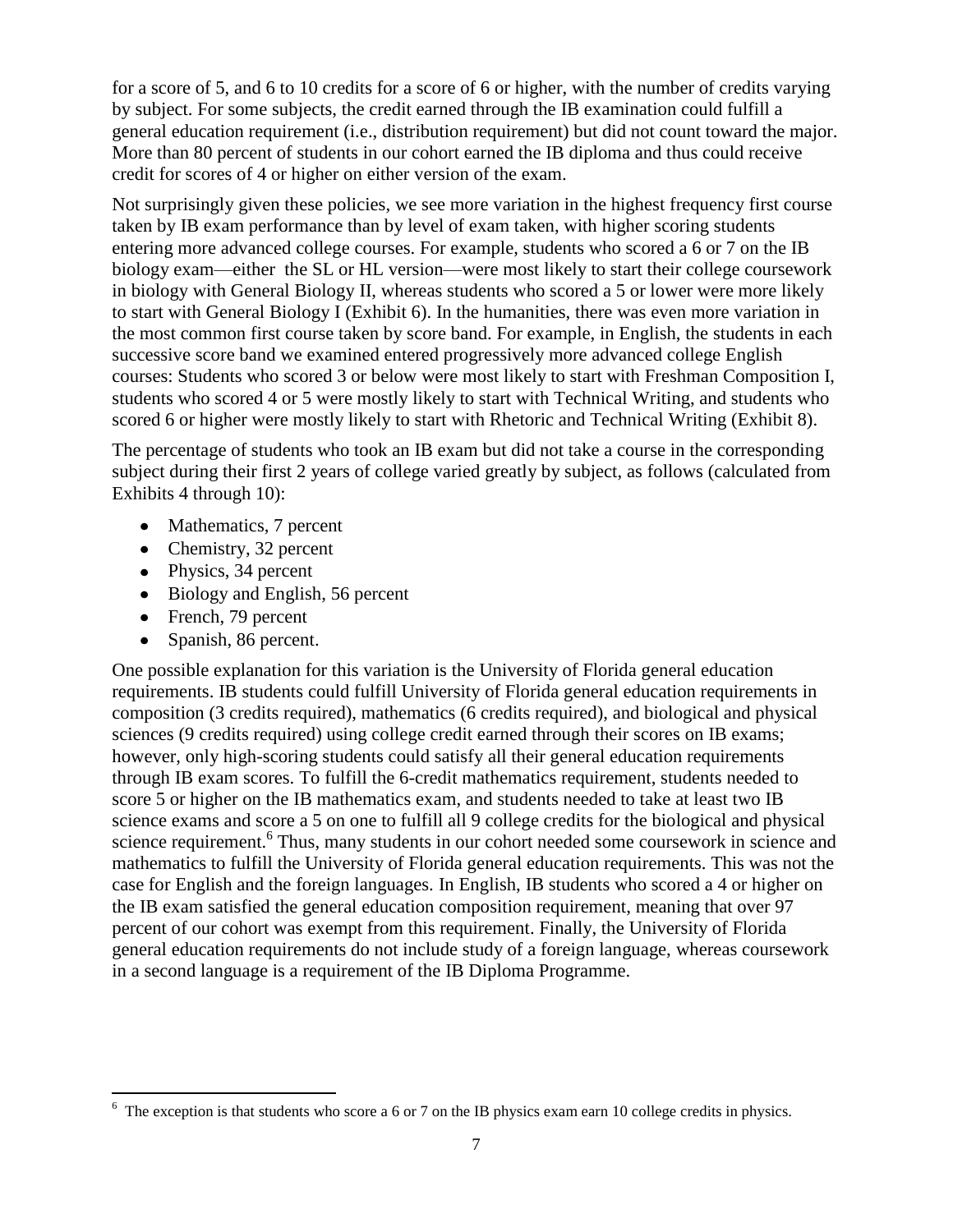#### **Exhibit 4 First College Course Taken, by IB Exam Score: Physics**

<span id="page-13-0"></span>

| <b>IB physics</b><br>exam score   | Name of<br>highest frequency<br>first physics course     | <b>Number of</b><br>students enrolling<br>in highest<br>frequency first<br>physics course | <b>Number of students</b><br>enrolling in any<br>other first physics<br>course | <b>Number of students</b><br>who did not enroll<br>in a physics course<br>in college |
|-----------------------------------|----------------------------------------------------------|-------------------------------------------------------------------------------------------|--------------------------------------------------------------------------------|--------------------------------------------------------------------------------------|
|                                   |                                                          |                                                                                           | IB alumni who did not take IB physics exam (N=3882)                            |                                                                                      |
| None<br>(Did not take<br>IB exam) | Astronomy 2:<br>Descriptive Astronomy                    | 551                                                                                       | 1363                                                                           | 1968                                                                                 |
|                                   |                                                          |                                                                                           | All IB alumni who took IB physics exam (SL or HL) (N=963)                      |                                                                                      |
| $1 - 3$                           | Physics 48:<br>General Physics with<br>Calculus I        | 40                                                                                        | 97                                                                             | 86                                                                                   |
| $4 - 5$                           | Physics 48:<br><b>General Physics with</b><br>Calculus I | 188                                                                                       | 168                                                                            | 199                                                                                  |
| $6 - 7$                           | Physics 48:<br>General Physics with<br>Calculus I        | 98                                                                                        | 48                                                                             | 39                                                                                   |
| All scores                        | Physics 48:<br><b>General Physics with</b><br>Calculus I | 326                                                                                       | 313                                                                            | 324                                                                                  |
|                                   |                                                          | IB alumni who took SL physics exam (N=606)                                                |                                                                                |                                                                                      |
| $1 - 3$                           | Astronomy 2:<br>Descriptive Astronomy                    | 31                                                                                        | 60                                                                             | 63                                                                                   |
| $4 - 5$                           | Physics 48:<br><b>General Physics with</b><br>Calculus I | 98                                                                                        | 109                                                                            | 132                                                                                  |
| $6 - 7$                           | Physics 48:<br>General Physics with<br>Calculus I        | 53                                                                                        | 27                                                                             | 33                                                                                   |
| All scores                        | Physics 48:<br>General Physics with<br>Calculus I        | 176                                                                                       | 202                                                                            | 228                                                                                  |
|                                   |                                                          | IB alumni who took HL physics exam (N=357)                                                |                                                                                |                                                                                      |
| $1 - 3$                           | Physics 48:<br>General Physics with<br>Calculus I        | 15                                                                                        | 31                                                                             | 23                                                                                   |
| $4 - 5$                           | Physics 48:<br><b>General Physics with</b><br>Calculus I | 90                                                                                        | 59                                                                             | 67                                                                                   |
| $6 - 7$                           | Physics 48:<br>General Physics with<br>Calculus I        | 45                                                                                        | 21                                                                             | 6                                                                                    |
| All scores                        | Physics 48:<br><b>General Physics with</b><br>Calculus I | 150                                                                                       | 111                                                                            | 96                                                                                   |

Students who scored 6 or higher on the IB physics exam earned 10 credits in physics, those who scored a 5 received 7 credits, and those who scored a 4 received 3 credits. Regardless of performance in the IB exam, most students who took SL or HL physics enrolled in the first semester of General Physics with Calculus. Students who did not take an IB physics exam and students who scored lower than 4 on the SL exam enrolled most frequently in Descriptive Astronomy (Exhibit 4).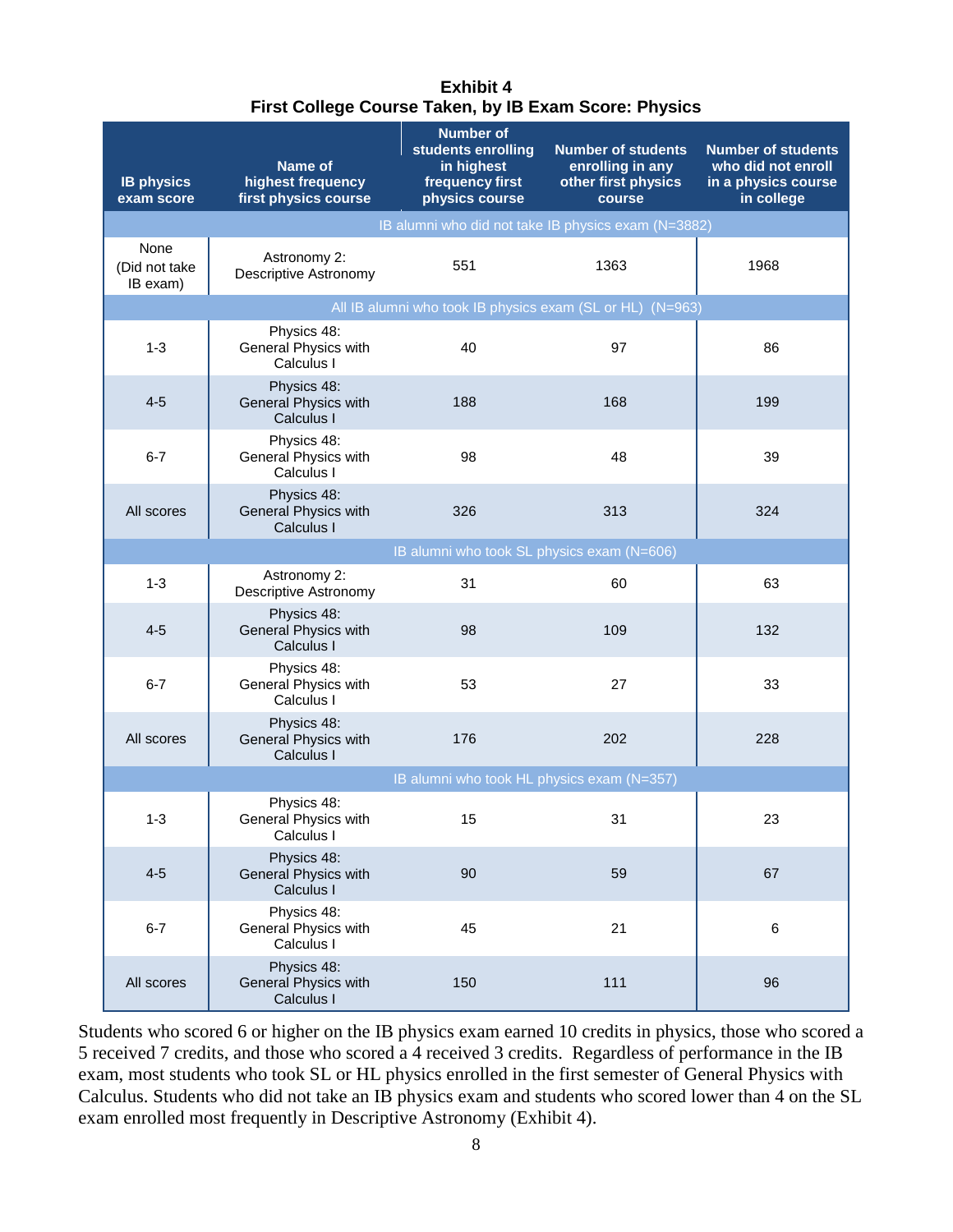| <b>Exhibit 5</b>                                        |
|---------------------------------------------------------|
| First College Course Taken, by IB Exam Score: Chemistry |

<span id="page-14-0"></span>

| <b>IB chemistry</b><br>exam score | <b>Name of</b><br>highest frequency<br>first chemistry course | <b>Number of</b><br>students enrolling<br>in highest<br>frequency first<br>chemistry course | <b>Number of students</b><br>enrolling in any<br>other first<br>chemistry course | <b>Number of students</b><br>who did not enroll<br>in a chemistry<br>course in college |  |
|-----------------------------------|---------------------------------------------------------------|---------------------------------------------------------------------------------------------|----------------------------------------------------------------------------------|----------------------------------------------------------------------------------------|--|
|                                   |                                                               |                                                                                             | IB alumni who did not take IB chemistry exam (N=3451)                            |                                                                                        |  |
| None<br>(Did not take<br>IB exam) | Chemistry 45:<br>General Chemistry (1 of 2)                   | 765                                                                                         | 1085                                                                             | 1601                                                                                   |  |
|                                   |                                                               |                                                                                             | All IB alumni who took IB chemistry exam (SL or HL) (N=1394)                     |                                                                                        |  |
| $1 - 3$                           | Chemistry 45:<br>General Chemistry (1 of 2)                   | 153                                                                                         | 114                                                                              | 167                                                                                    |  |
| $4 - 5$                           | Chemistry 45:<br>General Chemistry (1 of 2)                   | 340                                                                                         | 176                                                                              | 230                                                                                    |  |
| $6 - 7$                           | Chemistry 46:<br>General Chemistry (2 of 2)                   | 63                                                                                          | 102                                                                              | 49                                                                                     |  |
| All scores                        | Chemistry 45:<br>General Chemistry (1 of 2)                   | 550                                                                                         | 398                                                                              | 446                                                                                    |  |
|                                   |                                                               |                                                                                             | IB alumni who took SL chemistry exam (N=663)                                     |                                                                                        |  |
| $1 - 3$                           | Chemistry 45:<br>General Chemistry (1 of 2)                   | 59                                                                                          | 52                                                                               | 79                                                                                     |  |
| $4 - 5$                           | Chemistry 45:<br>General Chemistry (1 of 2)                   | 158                                                                                         | 81                                                                               | 128                                                                                    |  |
| $6 - 7$                           | Chemistry 45:<br>General Chemistry (1 of 2)                   | 46                                                                                          | 38                                                                               | 22                                                                                     |  |
| All scores                        | Chemistry 45:<br>General Chemistry (1 of 2)                   | 263                                                                                         | 171                                                                              | 229                                                                                    |  |
|                                   | IB alumni who took HL chemistry exam (N=731)                  |                                                                                             |                                                                                  |                                                                                        |  |
| $1 - 3$                           | Chemistry 45:<br>General Chemistry (1 of 2)                   | 94                                                                                          | 62                                                                               | 88                                                                                     |  |
| $4 - 5$                           | Chemistry 45:<br>General Chemistry (1 of 2)                   | 182                                                                                         | 95                                                                               | 102                                                                                    |  |
| $6 - 7$                           | Chemistry 46:<br>General Chemistry (2 of 2)                   | 42                                                                                          | 39                                                                               | 27                                                                                     |  |
| All scores                        | Chemistry 45:<br>General Chemistry (1 of 2)                   | 287                                                                                         | 227                                                                              | 217                                                                                    |  |

By scoring a 5 or higher on the IB chemistry exam, students earned 8 credits in chemistry, including General Chemistry 1; students who scored 4 on the exam earned 4 college credits in chemistry. Only students who earned a 6 or 7 on the HL exam entered into the second semester of General Chemistry as their most frequent first chemistry course (Exhibit 5).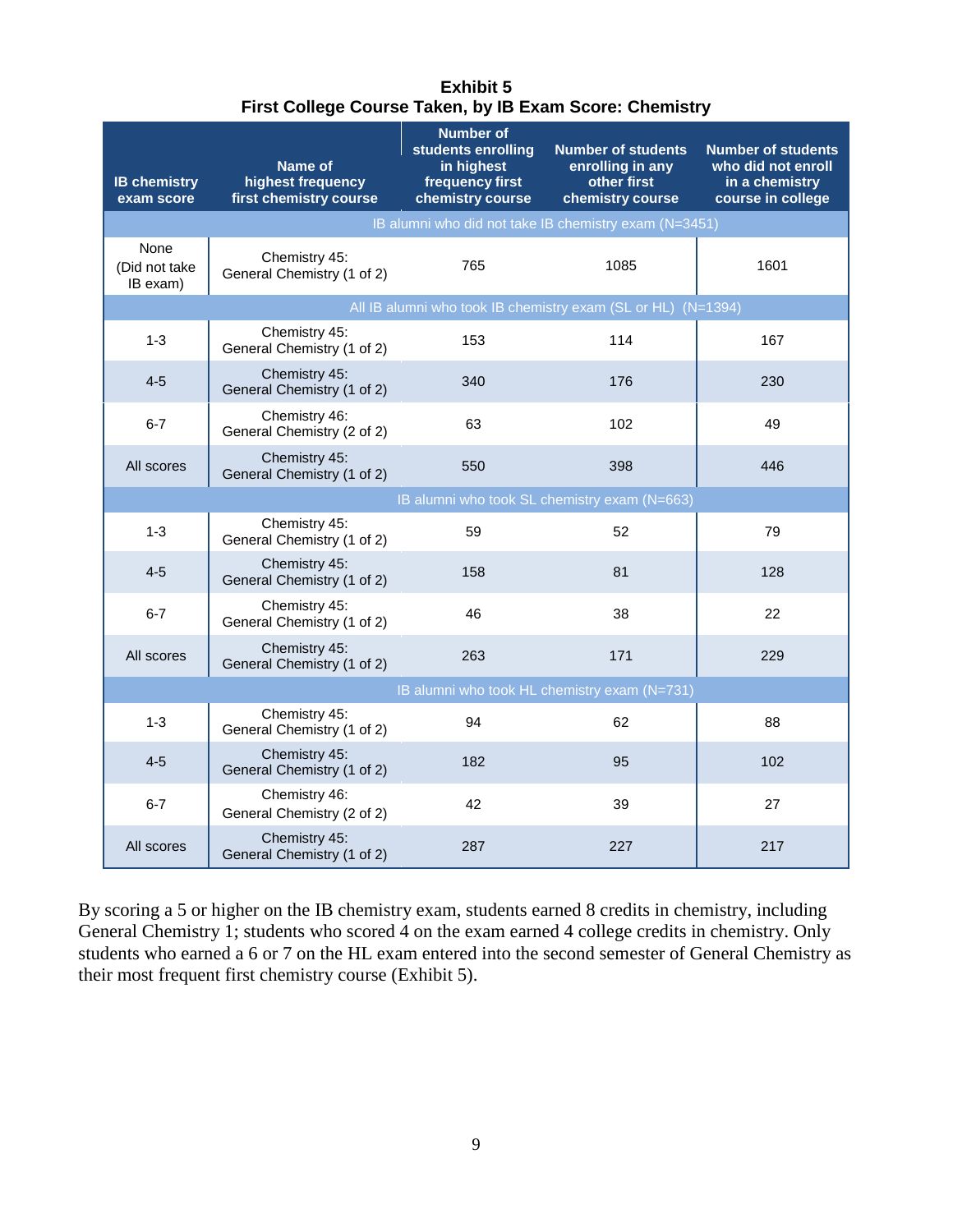| <b>Exhibit 6</b>                                      |
|-------------------------------------------------------|
| First College Course Taken, by IB Exam Score: Biology |

<span id="page-15-0"></span>

| <b>IB biology</b><br>exam score             | Name of<br>highest frequency<br>first biology course          | <b>Number of</b><br>students enrolling<br>in highest<br>frequency first<br>biology course | <b>Number of students</b><br>enrolling in any<br>other first biology<br>course | <b>Number of students</b><br>who did not enroll<br>in a biology course<br>in college |  |  |
|---------------------------------------------|---------------------------------------------------------------|-------------------------------------------------------------------------------------------|--------------------------------------------------------------------------------|--------------------------------------------------------------------------------------|--|--|
|                                             |                                                               |                                                                                           | IB alumni who did not take IB biology exam (N=1824)                            |                                                                                      |  |  |
| None<br>(Did not take)<br>IB exam)          | <b>Biological Sciences 10:</b><br>General Biology             | 371                                                                                       | 269                                                                            | 1184                                                                                 |  |  |
|                                             |                                                               |                                                                                           | All IB alumni who took IB biology exam (SL or HL) (N=3021)                     |                                                                                      |  |  |
| $1 - 3$                                     | <b>Biological Sciences 10:</b><br>General Biology             | 150                                                                                       | 184                                                                            | 409                                                                                  |  |  |
| $4 - 5$                                     | <b>Biological Sciences 10:</b><br><b>General Biology</b>      | 495                                                                                       | 338                                                                            | 1131                                                                                 |  |  |
| $6 - 7$                                     | <b>Biological Sciences 11:</b><br>General Biology (continued) | 108                                                                                       | 46                                                                             | 160                                                                                  |  |  |
| All scores                                  | <b>Biological Sciences 10:</b><br><b>General Biology</b>      | 668                                                                                       | 653                                                                            | 1700                                                                                 |  |  |
|                                             | IB alumni who took SL biology exam (N=875)                    |                                                                                           |                                                                                |                                                                                      |  |  |
| $1 - 3$                                     | <b>Biological Sciences 10:</b><br><b>General Biology</b>      | 22                                                                                        | 44                                                                             | 114                                                                                  |  |  |
| $4 - 5$                                     | <b>Biological Sciences 10:</b><br><b>General Biology</b>      | 92                                                                                        | 80                                                                             | 404                                                                                  |  |  |
| $6 - 7$                                     | <b>Biological Sciences 11:</b><br>General Biology (continued) | 22                                                                                        | 16                                                                             | 81                                                                                   |  |  |
| All scores                                  | <b>Biological Sciences 10:</b><br><b>General Biology</b>      | 121                                                                                       | У                                                                              | 599                                                                                  |  |  |
| IB alumni who took HL biology exam (N=2146) |                                                               |                                                                                           |                                                                                |                                                                                      |  |  |
| $1 - 3$                                     | <b>Biological Sciences 10:</b><br>General Biology             | 128                                                                                       | 140                                                                            | 295                                                                                  |  |  |
| $4 - 5$                                     | <b>Biological Sciences 10:</b><br><b>General Biology</b>      | 403                                                                                       | 258                                                                            | 727                                                                                  |  |  |
| $6 - 7$                                     | <b>Biological Sciences 11:</b><br>General Biology (continued) | 86                                                                                        | 30                                                                             | 79                                                                                   |  |  |
| All scores                                  | <b>Biological Sciences 10:</b><br><b>General Biology</b>      | 547                                                                                       | 498                                                                            | 1101                                                                                 |  |  |

Students earned 8 credits in biology by scoring 5 or higher on the IB biology exam or 4 credits by scoring 4 on the exam. Regardless of whether they took the IB biology exam, the most common first biology course taken by students was the first semester of General Biology. In contrast, students who scored a 6 or 7 on either level of the IB biology exam most frequently entered directly into the second semester of this course (Exhibit 6).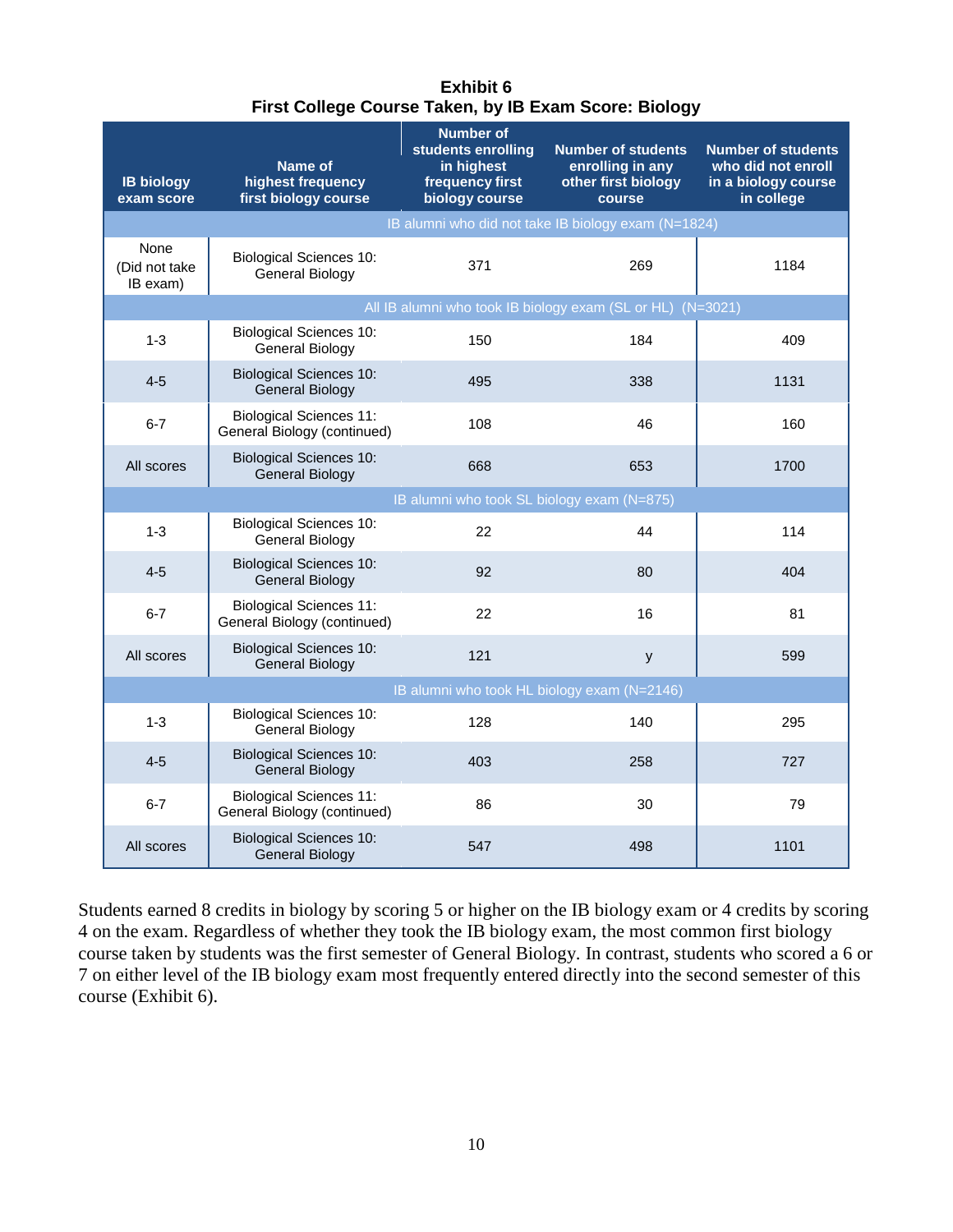| Exhibit 7                                                 |
|-----------------------------------------------------------|
| First College Course Taken, by IB Exam Score: Mathematics |

<span id="page-16-0"></span>

| <b>IB</b><br>mathematics<br>exam score | Name of<br>highest frequency<br>first mathematics course | <b>Number of students</b><br>enrolling in highest<br>frequency first<br>mathematics course | <b>Number of students</b><br>enrolling in any<br>other first<br>mathematics course | <b>Number of students</b><br>who did not enroll in a<br>mathematics course<br>in college |
|----------------------------------------|----------------------------------------------------------|--------------------------------------------------------------------------------------------|------------------------------------------------------------------------------------|------------------------------------------------------------------------------------------|
|                                        |                                                          |                                                                                            | IB alumni who did not take IB mathematics exam (N=76)                              |                                                                                          |
| None<br>(Did not take<br>IB exam)      | Mathematics 147:<br>Precalculus<br>Algebra/Trigonometry* | 18                                                                                         | 56                                                                                 | $\overline{c}$                                                                           |
|                                        |                                                          |                                                                                            | All IB alumni who took IB mathematics exam (SL or HL) (N=4769)                     |                                                                                          |
| $1 - 3$                                | Mathematics 147:<br>Precalculus<br>Algebra/Trigonometry* | 165                                                                                        | 288                                                                                | 12                                                                                       |
| $4 - 5$                                | Mathematics 147:<br>Precalculus<br>Algebra/Trigonometry* | 738                                                                                        | 1748                                                                               | 185                                                                                      |
| $6 - 7$                                | Mathematics 147:<br>Precalculus<br>Algebra/Trigonometry* | 368                                                                                        | 1131                                                                               | 134                                                                                      |
| All scores                             | Mathematics 147:<br>Precalculus<br>Algebra/Trigonometry* | 1271                                                                                       | 3167                                                                               | 331                                                                                      |
|                                        |                                                          |                                                                                            | IB alumni who took SL mathematics exam (N=4338)                                    |                                                                                          |
| $1 - 3$                                | Mathematics 147:<br>Precalculus<br>Algebra/Trigonometry* | 156                                                                                        | 191                                                                                | 8                                                                                        |
| $4 - 5$                                | Mathematics 147:<br>Precalculus<br>Algebra/Trigonometry* | 737                                                                                        | 1526                                                                               | 172                                                                                      |
| $6 - 7$                                | Mathematics 147:<br>Precalculus<br>Algebra/Trigonometry* | 368                                                                                        | 1049                                                                               | 131                                                                                      |
| All scores                             | Mathematics 147:<br>Precalculus<br>Algebra/Trigonometry* | 1261                                                                                       | 2766                                                                               | 311                                                                                      |
|                                        |                                                          |                                                                                            | IB alumni who took HL mathematics exam (N=431)                                     |                                                                                          |
| $1 - 3$                                | Engineering (General) 2:<br>Introduction to Engineering  | 24                                                                                         | 82                                                                                 | 4                                                                                        |
| $4 - 5$                                | Engineering (General) 2:<br>Introduction to Engineering  | 53                                                                                         | 170                                                                                | 13                                                                                       |
| $6 - 7$                                | Engineering (General) 2:<br>Introduction to Engineering  | 26                                                                                         | 56                                                                                 | 3                                                                                        |
| All scores                             | Engineering (General) 2:<br>Introduction to Engineering  | 103                                                                                        | 308                                                                                | 20                                                                                       |

\*Full course title is Mathematics 147 (Calculus and Precalculus): Precalculus Algebra/Trigonometry

Almost all students took a version of the IB mathematics exam. The most common first mathematics course taken by students varied not by score level but by test level, with students who took the mathematics studies or mathematics methods exam (SL mathematics) most frequently enrolling in Precalculus Algebra/Trigonometry regardless of test performance, while students who took the mathematics HL exam most commonly taking Introduction to Engineering, regardless of test performance (Exhibit 7).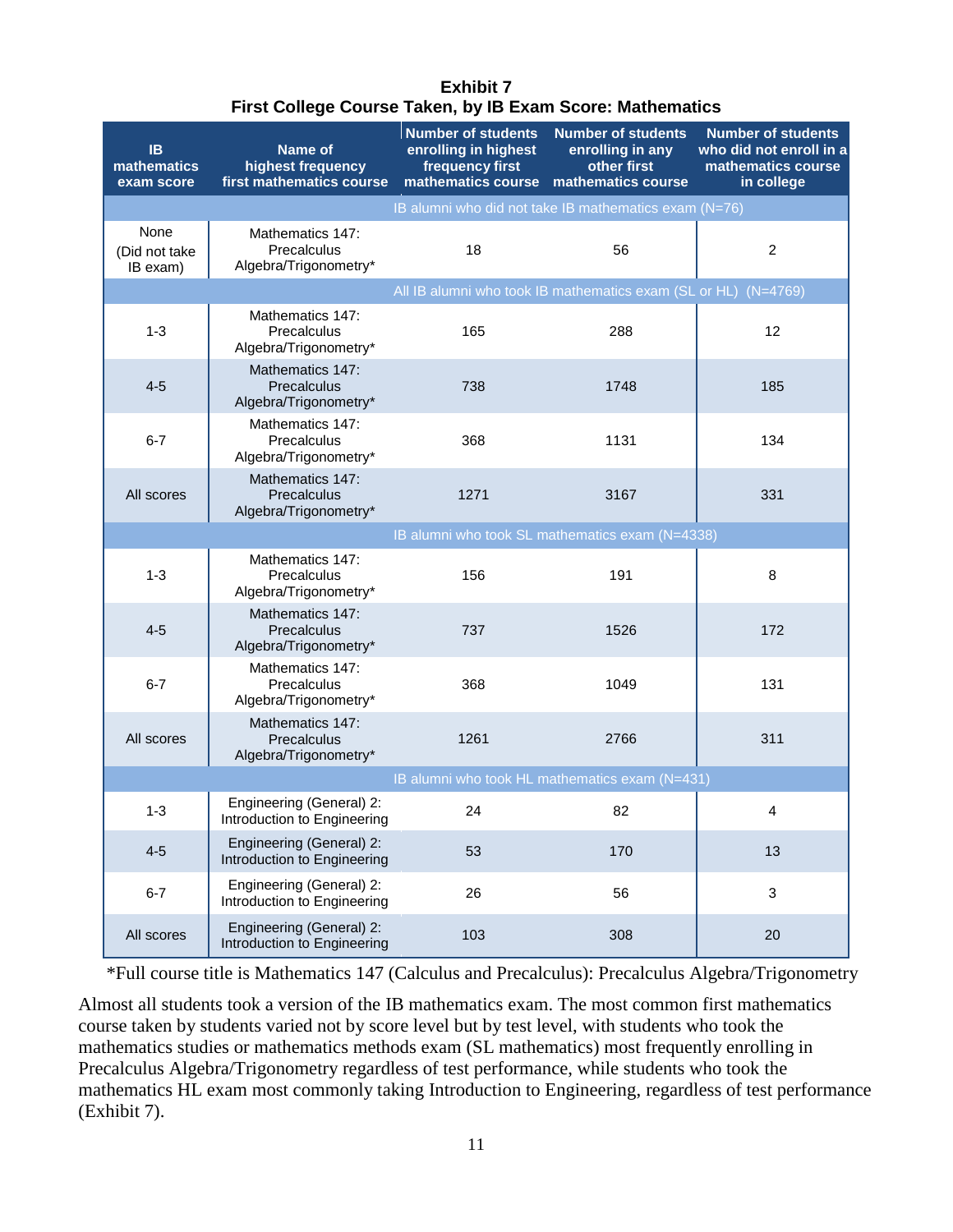| <b>Exhibit 8</b>                                      |  |  |  |  |  |
|-------------------------------------------------------|--|--|--|--|--|
| First College Course Taken, by IB Exam Score: English |  |  |  |  |  |

<span id="page-17-0"></span>

| <b>IB English</b><br>exam score             | <b>Name of</b><br>highest frequency<br>first English course          | <b>Number of</b><br>students enrolling<br>in highest<br>frequency first<br><b>English course</b> | <b>Number of students</b><br>enrolling in any<br>other first English<br>course | <b>Number of students</b><br>who did not enroll<br>in an English<br>course in college |  |
|---------------------------------------------|----------------------------------------------------------------------|--------------------------------------------------------------------------------------------------|--------------------------------------------------------------------------------|---------------------------------------------------------------------------------------|--|
|                                             |                                                                      |                                                                                                  | IB alumni who did not take IB English exam (N=55)                              |                                                                                       |  |
| None<br>(Did not take<br>IB exam)           | English Composition 101:<br>Freshman Composition<br>Skills I         | 19                                                                                               | 17                                                                             | 19                                                                                    |  |
|                                             |                                                                      |                                                                                                  | All IB alumni who took IB English exam (SL or HL) (N=4790)                     |                                                                                       |  |
| $1 - 3$                                     | English Composition 101:<br>Freshman Composition<br>Skills I         | 73                                                                                               | 29                                                                             | 31                                                                                    |  |
| $4 - 5$                                     | English Composition 210:<br><b>Technical Writing</b>                 | 369                                                                                              | 1227                                                                           | 2090                                                                                  |  |
| $6 - 7$                                     | English Composition 254:<br>Rhetoric and Technical<br>Writing        | 85                                                                                               | 307                                                                            | 579                                                                                   |  |
| All scores                                  | English Composition 210:<br><b>Technical Writing</b>                 | 449                                                                                              | 1641                                                                           | 2700                                                                                  |  |
|                                             |                                                                      |                                                                                                  | IB alumni who took SL English exam (N=183)                                     |                                                                                       |  |
| $1 - 3$                                     | English Composition 101:<br>Freshman Composition<br>Skills I         | 5                                                                                                | 1                                                                              | 1                                                                                     |  |
| $4 - 5$                                     | English Composition 210:<br><b>Technical Writing</b>                 | 19                                                                                               | 49                                                                             | 60                                                                                    |  |
| $6 - 7$                                     | English Composition 254:<br>Rhetoric and Technical<br>Writing        | 10                                                                                               | 10                                                                             | 28                                                                                    |  |
| All scores                                  | English Composition 254:<br><b>Rhetoric and Technical</b><br>Writing | 26                                                                                               | 68                                                                             | 89                                                                                    |  |
| IB alumni who took HL English exam (N=4607) |                                                                      |                                                                                                  |                                                                                |                                                                                       |  |
| $1 - 3$                                     | English Composition 101:<br>Freshman Composition<br>Skills I         | 68                                                                                               | 28                                                                             | 30                                                                                    |  |
| $4 - 5$                                     | English Composition 210:<br><b>Technical Writing</b>                 | 350                                                                                              | 1178                                                                           | 2030                                                                                  |  |
| $6 - 7$                                     | English Composition 254:<br>Rhetoric and Technical<br>Writing        | 75                                                                                               | 297                                                                            | 551                                                                                   |  |
| All scores                                  | English Composition 210:<br><b>Technical Writing</b>                 | 424                                                                                              | 1572                                                                           | 2611                                                                                  |  |

Nearly all the students in our cohort took an IB English exam, and most took the English HL exam. Students earned 3 college credits in English for a score of 5 or higher on the exam and 3 credits for a score of 4, fulfilling the general education requirement in composition; only 188 students in our cohort scored below this level (133 students) or did not take the IB English exam (55 students). Students can also place into higher level composition courses through a placement exam. Of the 4,790 students who took an IB English exam, 2,700 did not take an English course in college. For those who did, the most common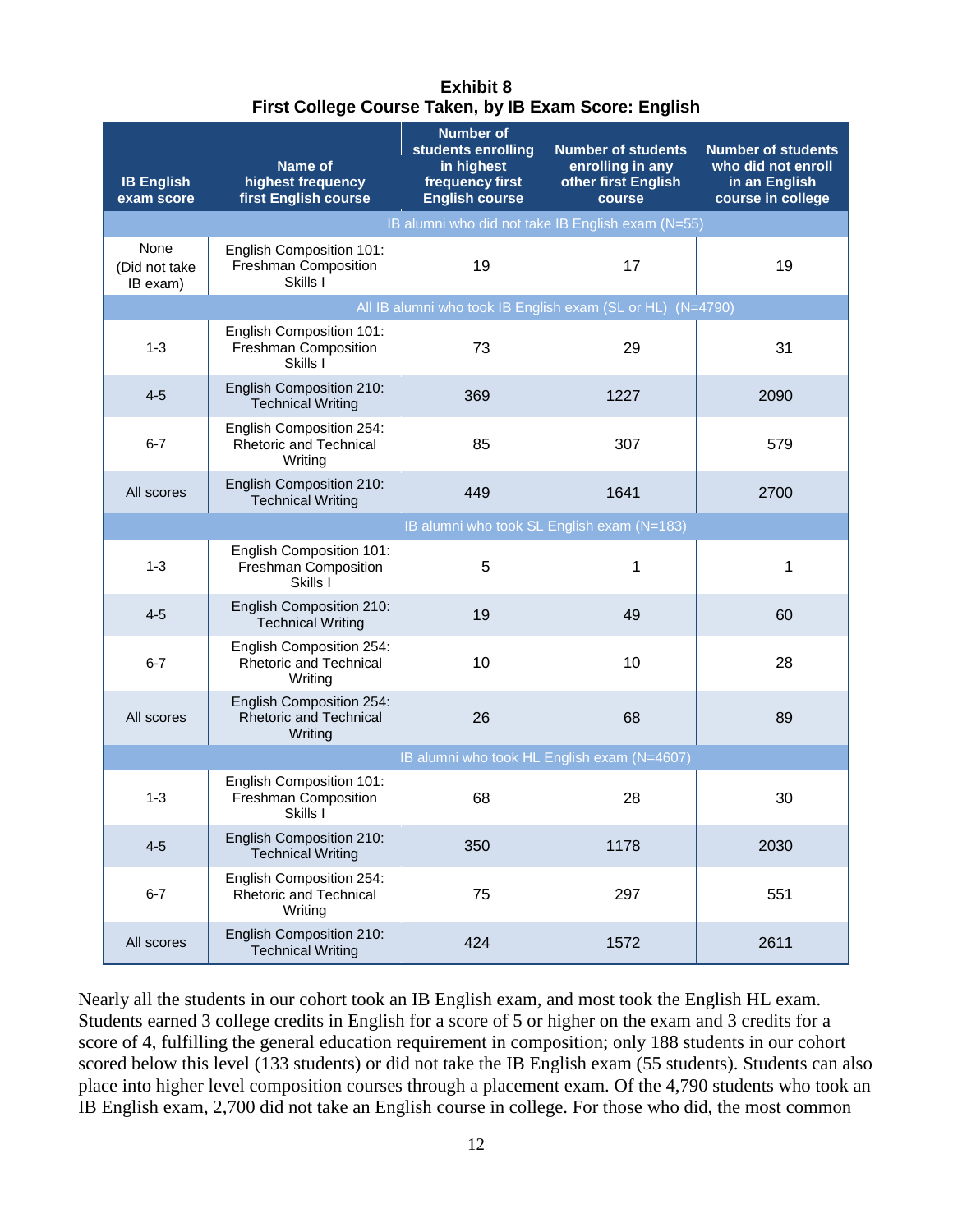first English course taken varied by exam performance, with students who scored less than a 4 most frequently enrolling in Freshman Composition; those who scored a 4 or 5 enrolled in Technical Writing, and those who scored a 6 or 7 enrolled in Rhetoric and Technical Writing (Exhibit 8).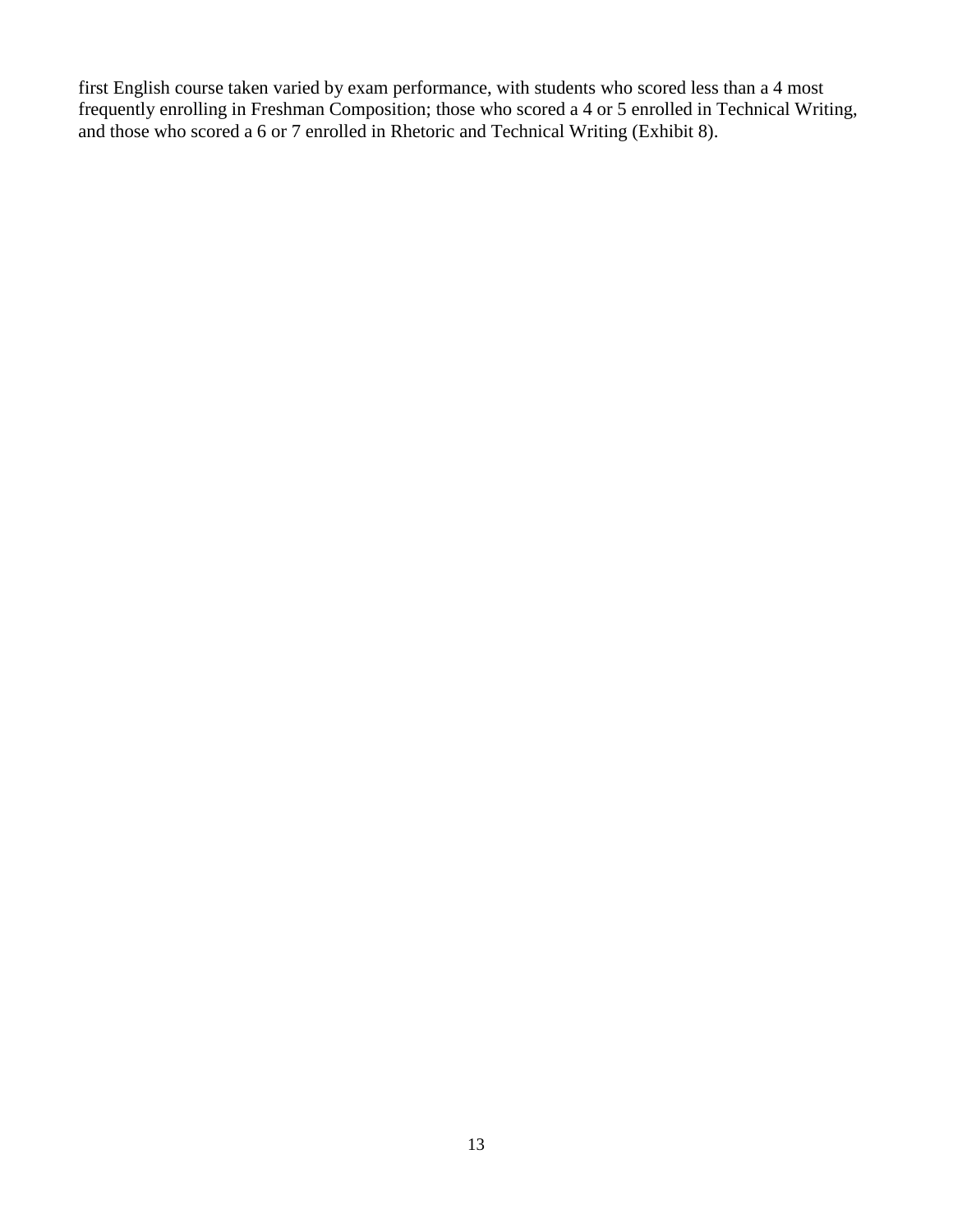| <b>Exhibit 9</b>                                      |  |  |  |  |  |
|-------------------------------------------------------|--|--|--|--|--|
| First College Course Taken, by IB Exam Score: Spanish |  |  |  |  |  |

<span id="page-19-0"></span>

| <b>IB Spanish</b><br>exam score   | Name of<br>highest frequency<br>first Spanish course                                     | <b>Number of</b><br>students enrolling<br>in highest<br>frequency first<br><b>Spanish course</b> | <b>Number of students</b><br>enrolling in any<br>other first Spanish<br>course | <b>Number of students</b><br>who did not enroll<br>in a Spanish course<br>in college |  |
|-----------------------------------|------------------------------------------------------------------------------------------|--------------------------------------------------------------------------------------------------|--------------------------------------------------------------------------------|--------------------------------------------------------------------------------------|--|
|                                   |                                                                                          |                                                                                                  | IB alumni who did not take IB Spanish exam (N=1119)                            |                                                                                      |  |
| None<br>(Did not take<br>IB exam) | Spanish Language 130:<br>Elementary Spanish I<br>Accelerated                             | 39                                                                                               | 27                                                                             | 1053                                                                                 |  |
|                                   |                                                                                          |                                                                                                  | All IB alumni who took IB Spanish exam (SL or HL) (N=3726)                     |                                                                                      |  |
| $1 - 3$                           | Spanish Language 116:<br>Preparation for<br>Intermediate Spanish                         | 11                                                                                               | 9                                                                              | 246                                                                                  |  |
| $4 - 5$                           | Spanish Language 201:<br>Intermediate Level: General<br><b>Review of Basic Skills II</b> | 86                                                                                               | 151                                                                            | 2067                                                                                 |  |
| $6 - 7$                           | Spanish Language 300:<br>Review Grammar and<br>Syntax I                                  | 115                                                                                              | 168                                                                            | 873                                                                                  |  |
| All scores                        | Spanish Language 240:<br>Intermediate Conversation I                                     | 160                                                                                              | 380                                                                            | 3186                                                                                 |  |
|                                   |                                                                                          |                                                                                                  | IB alumni who took SL Spanish exam (N=3424)                                    |                                                                                      |  |
| $1 - 3$                           | Spanish Language 116:<br>Preparation for<br>Intermediate Spanish                         | 11                                                                                               | 8                                                                              | 240                                                                                  |  |
| $4 - 5$                           | Spanish Language 201:<br>Intermediate Level: General<br>Review of Basic Skills II        | 84                                                                                               | 132                                                                            | 1985                                                                                 |  |
| $6 - 7$                           | Spanish Language 300:<br>Review Grammar and<br>Syntax I                                  | 92                                                                                               | 140                                                                            | 732                                                                                  |  |
| All scores                        | Spanish Language 240:<br>Intermediate Conversation I                                     | 136                                                                                              | 331                                                                            | 2957                                                                                 |  |
|                                   | IB alumni who took HL Spanish exam (N=302)                                               |                                                                                                  |                                                                                |                                                                                      |  |
| $1 - 3$                           | Spanish Language 130:<br>Elementary Spanish I<br>Accelerated                             | 1                                                                                                | 0                                                                              | 6                                                                                    |  |
| $4 - 5$                           | Spanish Language 240:<br>Intermediate Conversation I                                     | 12                                                                                               | 9                                                                              | 82                                                                                   |  |
| $6 - 7$                           | Spanish Language 300:<br>Review Grammar and<br>Syntax I                                  | 23                                                                                               | 28                                                                             | 141                                                                                  |  |
| All scores                        | Spanish Language 240:<br>Intermediate Conversation I                                     | 24                                                                                               | 49                                                                             | 229                                                                                  |  |

Whereas many IB students (3,726) took an IB Spanish exam, most of them (3,186) did not take Spanish in their first 2 years at the University of Florida. The most common first Spanish course varied both by exam level and by student score. The most common first course taken by students who scored a 6 or 7 on either the SL or HL exam was Spanish Language 300: Review of Grammar and Syntax I. Students who scored a 4 or 5 on either level started with a 200-level college Spanish course, and those who scored below a 4 started with a 100-level college Spanish course (Exhibit 9).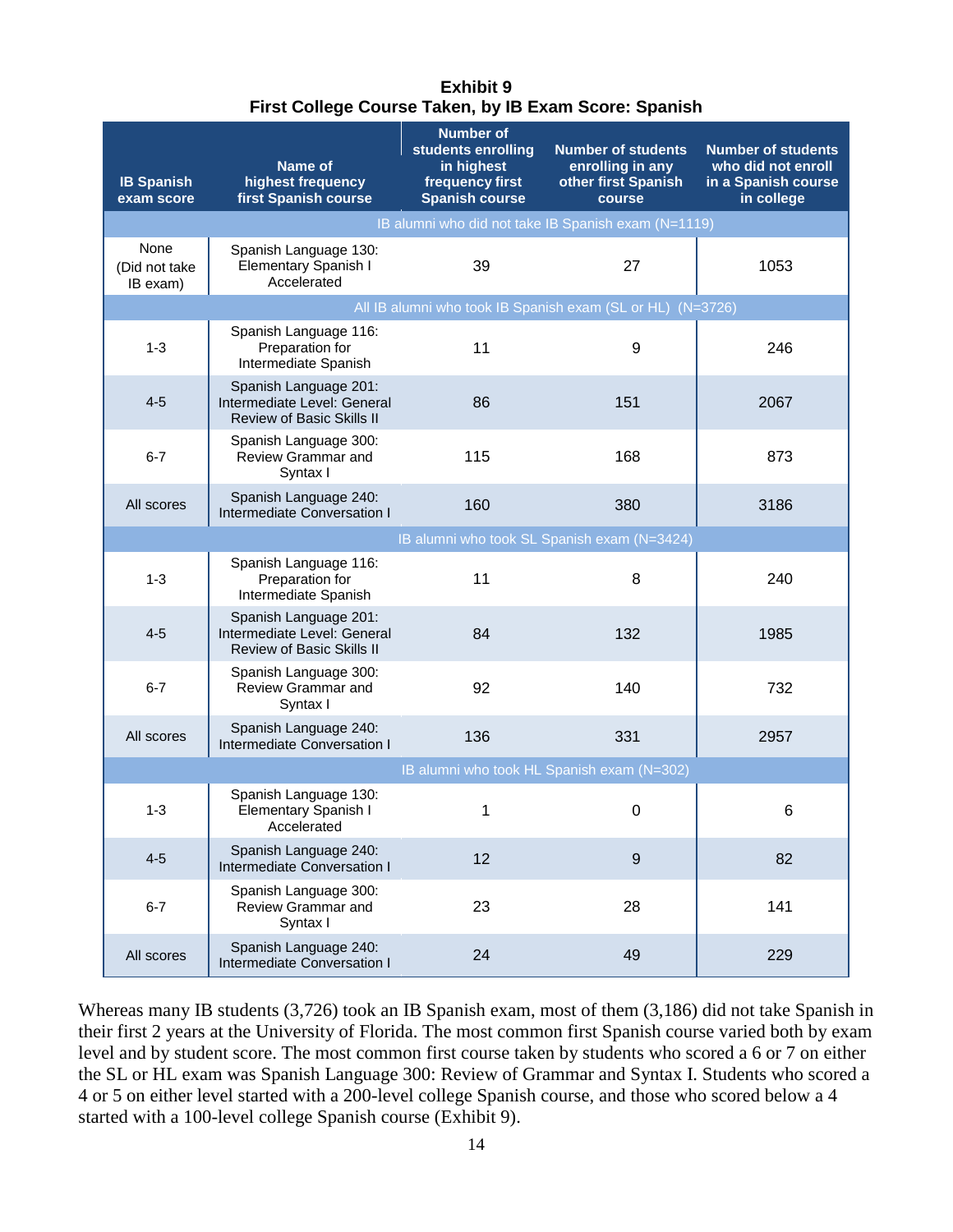#### **Exhibit 10 First College Course Taken, by IB Exam Score: French**

<span id="page-20-0"></span>

| <b>IB French</b><br>exam score           | Name of<br>highest frequency<br>first French course                                        | <b>Number of</b><br>students enrolling<br>in highest<br>frequency first<br><b>French course</b> | <b>Number of students</b><br>enrolling in any<br>other first French<br>course | <b>Number of students</b><br>who did not enroll<br>in a French course<br>in college |
|------------------------------------------|--------------------------------------------------------------------------------------------|-------------------------------------------------------------------------------------------------|-------------------------------------------------------------------------------|-------------------------------------------------------------------------------------|
|                                          |                                                                                            |                                                                                                 | IB alumni who did not take IB French exam (N=3979)                            |                                                                                     |
| None<br>(Did not take<br>IB exam)        | French Language 130:<br>Elementary French I<br>Accelerated                                 | 76                                                                                              | 16                                                                            | 3887                                                                                |
|                                          |                                                                                            |                                                                                                 | All IB alumni who took IB French exam (SL or HL) (N=866)                      |                                                                                     |
| $1 - 3$                                  | French Language 131:<br><b>Elementary French II</b><br>Accelerated                         | 8                                                                                               | 10                                                                            | 123                                                                                 |
| $4 - 5$                                  | French Language 201:<br>Intermediate Level: General<br><b>Review of Basic Skills II</b>    | 40                                                                                              | 63                                                                            | 469                                                                                 |
| $6 - 7$                                  | French Language 241:<br>Intermediate French<br>Conversation II                             | 22                                                                                              | 36                                                                            | 95                                                                                  |
| All scores                               | French Language 241:<br>Intermediate French<br>Conversation II                             | 50                                                                                              | 129                                                                           | 687                                                                                 |
|                                          |                                                                                            | IB alumni who took SL French exam (N=786)                                                       |                                                                               |                                                                                     |
| $1 - 3$                                  | French Language 131:<br><b>Elementary French II</b><br>Accelerated                         | 8                                                                                               | 10                                                                            | 114                                                                                 |
| $4 - 5$                                  | French Language 201:<br>Intermediate Level:<br><b>General Review of Basic</b><br>Skills II | 32                                                                                              | 56                                                                            | 432                                                                                 |
| $6 - 7$                                  | French Language 241:<br>Intermediate French<br>Conversation II                             | 22                                                                                              | 23                                                                            | 89                                                                                  |
| All scores                               | French Language 241:<br>Intermediate French<br>Conversation II                             | 46                                                                                              | 105                                                                           | 635                                                                                 |
| IB alumni who took HL French exam (N=80) |                                                                                            |                                                                                                 |                                                                               |                                                                                     |
| $1 - 3$                                  |                                                                                            | $\mathbf 0$                                                                                     | 0                                                                             | 9                                                                                   |
| $4 - 5$                                  | French Language 201:<br>Intermediate Level:<br><b>General Review of Basic</b><br>Skills II | 8                                                                                               | $\overline{7}$                                                                | 37                                                                                  |
| $6 - 7$                                  | French Language 300:<br><b>Grammar and Syntax</b>                                          | 8                                                                                               | 5                                                                             | $6\phantom{1}6$                                                                     |
| All scores                               | French Language 300:<br><b>Grammar and Syntax</b>                                          | 9                                                                                               | 19                                                                            | 52                                                                                  |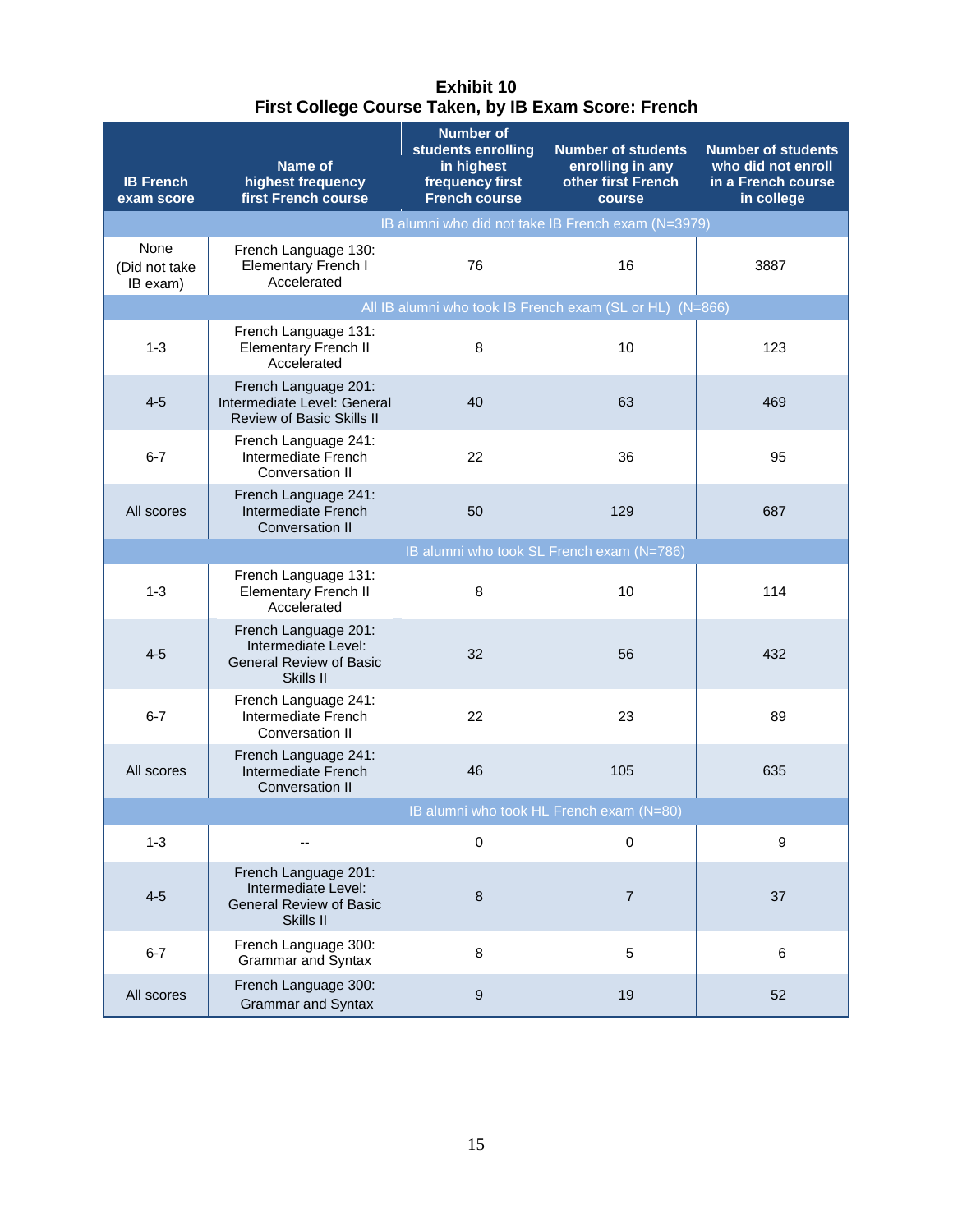Only 866 students took an IB French exam, and 687 of them subsequently took no French courses in their first 2 years at the University of Florida. Students who scored a 4 on the French exam earned credit for French 200; those who scored a 5 earned additional credit for French 242; and students who earned a score of 6 or 7 earned credit for French 201 as well. Of the 179 students who took the IB French exam and subsequently enrolled in a French course in their first 2 years of college, the most frequent first French course students took varied by exam level and student score. Note that French Language 241: Intermediate French Conversation II, the highest frequency first college French course taken by students who took the SL exam, is the second semester of a two-semester intermediate French conversation sequence, not a course that precedes French 242 (for which many of these students would have earned credit through their IB exam scores).

#### <span id="page-21-0"></span>**Relationship between IB Exam Scores and College Course Performance**

Exhibits 11 through 41 illustrate the relationship between how well students performed on IB subject exams and their subsequent performance in the first college course they took in the same subject area. For each of three IB exam score bands—1 through 3, 4 or 5, and 6 or 7—we array the percentage of students who earned an A, B, C, D, or W. In all the subjects we examined, we saw a positive association between IB exam performance and college course grade, with students who scored higher on IB exams earning higher grades in college courses in the same subject area than their peers who had lower scores.

The grade distributions in Exhibits 11 and 12 represent counts of multiple records per student, one for each subject in which a student took an IB exam *and* subsequently took a college course within the first 2 years of college. This means that a student who took the IB English and mathematics exams and went on to take at least one college course in each of these two subjects contributed two records to the analysis (one for each subject). These exhibits give an overall sense of how IB students performed in their first college course given their performance on an IB exam in a corresponding subject area.

Note that in Exhibits 11 through 41 we included only students who took the course for a grade and thus earned an A, B, C, D, or W. We did not include students who took the class pass/fail or received other nonstandard grade awards. In some cases, this means that the number of IB students for a given subject represented in these exhibits is slightly less than the number in Exhibits 4 through 10.

Overall, 59 percent of students who scored a 6 or 7 on an IB exam in one of the focal subjects earned an A in their first course in that subject in college, compared with 39 percent of students who scored a 4 or 5 and 22 percent of students who scored below a 4. Conversely, 47 percent of students who scored below a 4 earned grades of C or lower, compared with 30 percent of students who scored a 4 or 5 and 16 percent of students who earned a 6 or 7 (Exhibit 11). Students who took HL exams did particularly well in their first college courses, with a full 71 percent of HL students who scored a 6 or 7 and 26 percent of those who scored below a 4 earning As. In contrast, 54 percent of students who scored 6 or 7 and 17 percent of those who scored below a 4 on an SL exam earned As in their first college courses in the corresponding subjects (Exhibit 12).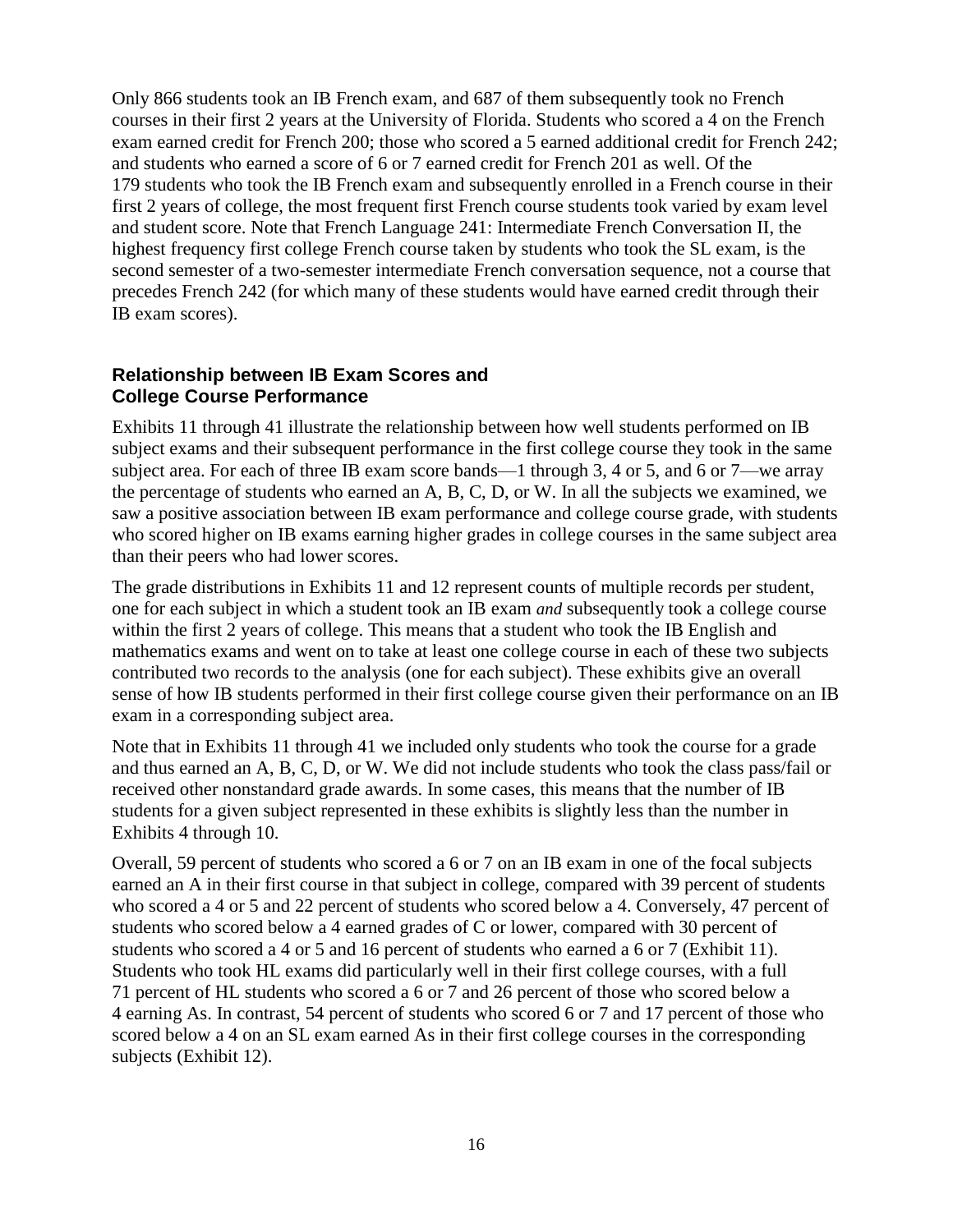<span id="page-22-0"></span>**Exhibit 11 First Subject-Specific College Course Grade Distribution for All IB Students, All Focal Subjects**



<span id="page-22-1"></span>**Exhibit 12 First Subject-Specific College Course Grade Distribution for Students Who Took SL Exams (Left) and for Students Who Took HL Exams (Right), All Focal Subjects**

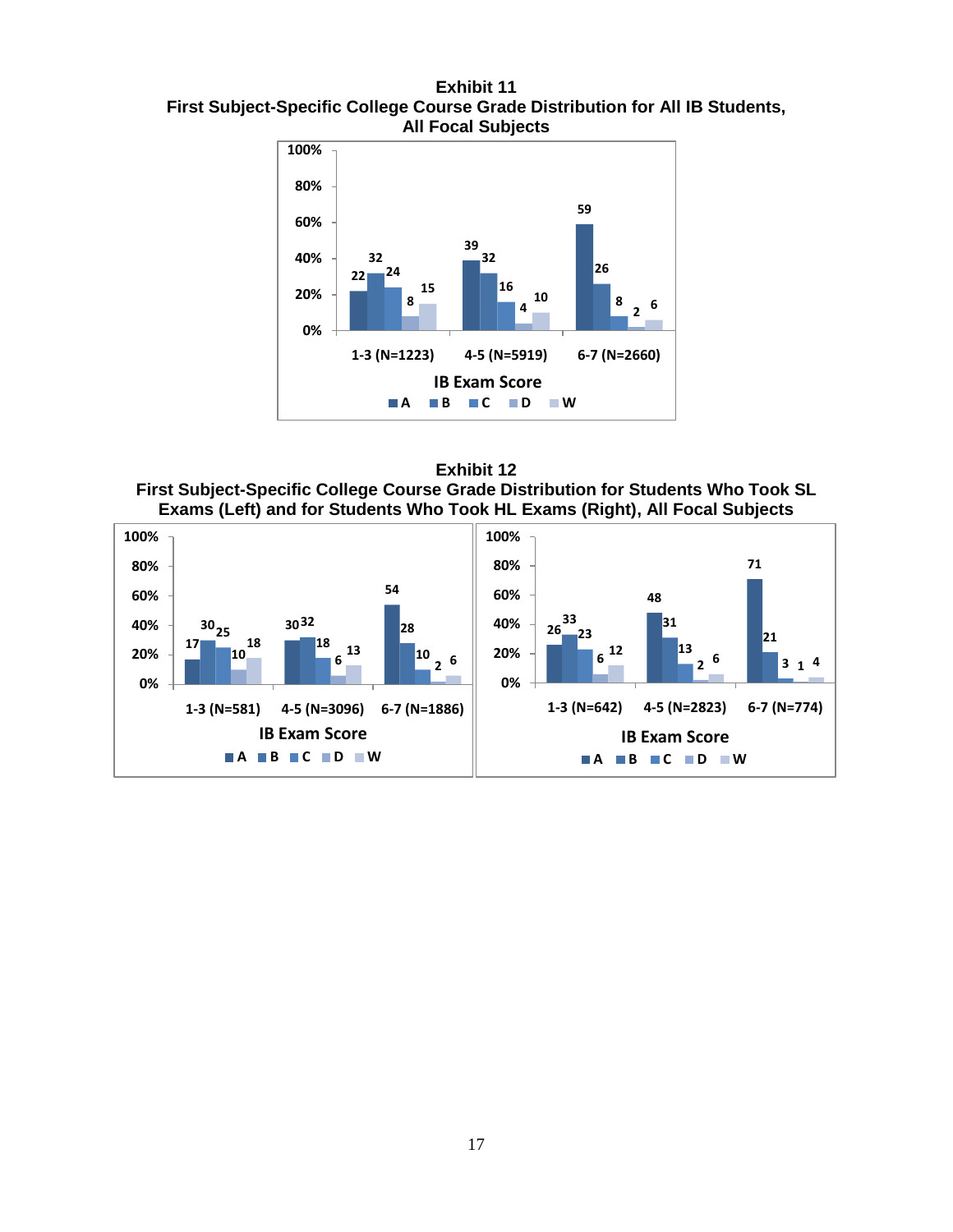#### <span id="page-23-0"></span>**College Course Performance by IB Status**

In the second set of exhibits, we again pooled student courses across focal subjects, showing their grade distributions broken out by different categories of IB students: diploma recipients and diploma non-recipients (Exhibits 13 through 15) and certificate candidates (Exhibit 16).

The positive association between IB exam score and college grade was less pronounced for diploma non-recipients than for diploma recipients. For students who scored below a 4 on the IB subject exam, the grade distributions for diploma recipients and non-recipients were similar. At higher score levels, the grade distribution shifted upward for diploma recipients, with greater percentages of these students earning As and Bs, but changed less for diploma non-recipients. The grade distribution for the small group of 86 non-recipients who scored a 6 or higher on an IB exam was almost identical to that of both diploma recipients and non-recipients who scored below a 4. This suggests that that the failure to fulfill the diploma requirements may be associated with other factors that interfere with students' course performance, even if those students have adequate or even excellent individual subject-matter preparation.



<span id="page-23-1"></span>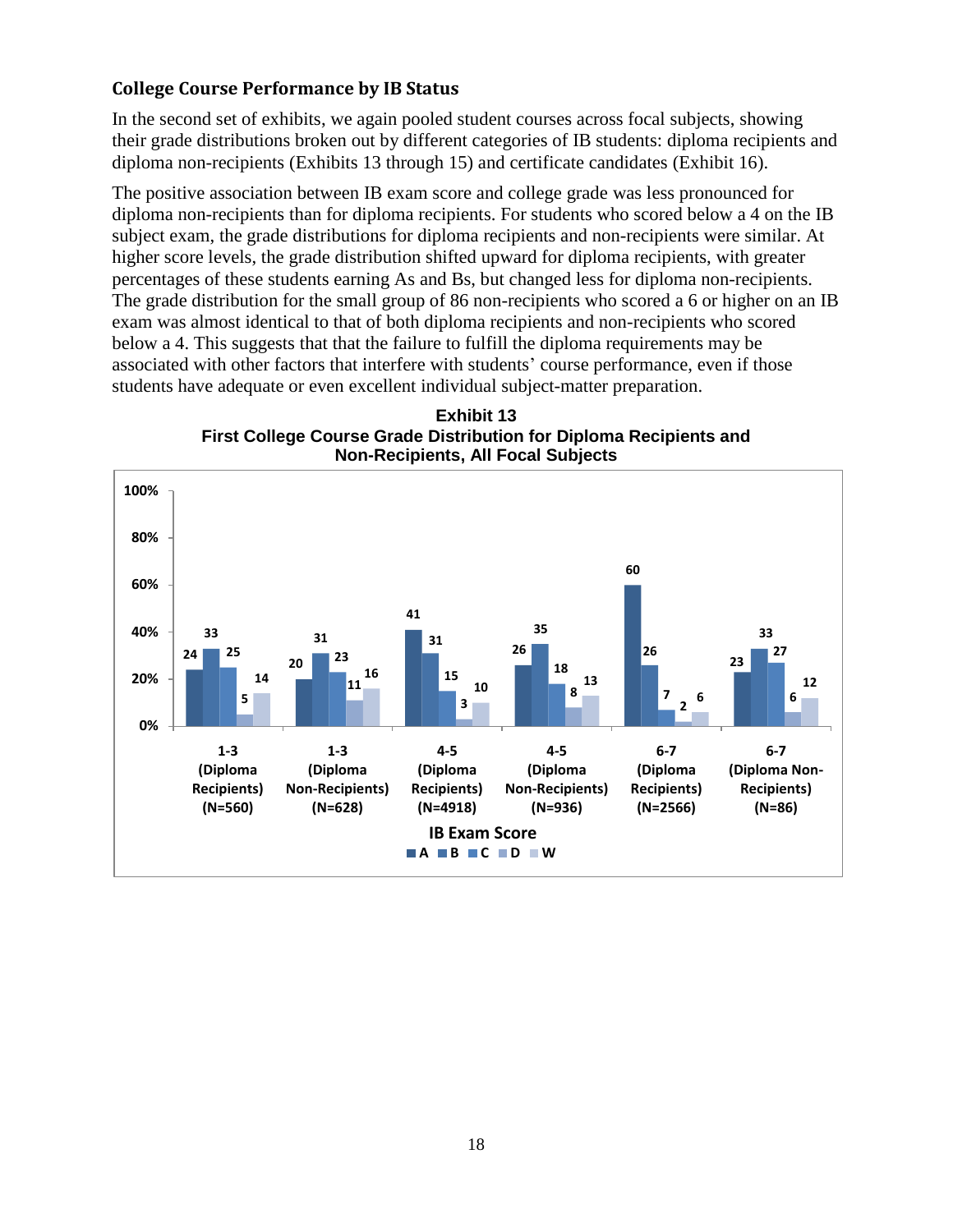**Exhibit 14 First College Course Grade Distribution for Diploma Recipients and Non-Recipients Who Took SL Exams, All Focal Subjects**

<span id="page-24-0"></span>

**Exhibit 15 First College Course Grade Distribution for Diploma Recipients and Non-Recipients Who Took HL Exams, All Focal Subjects**

<span id="page-24-1"></span>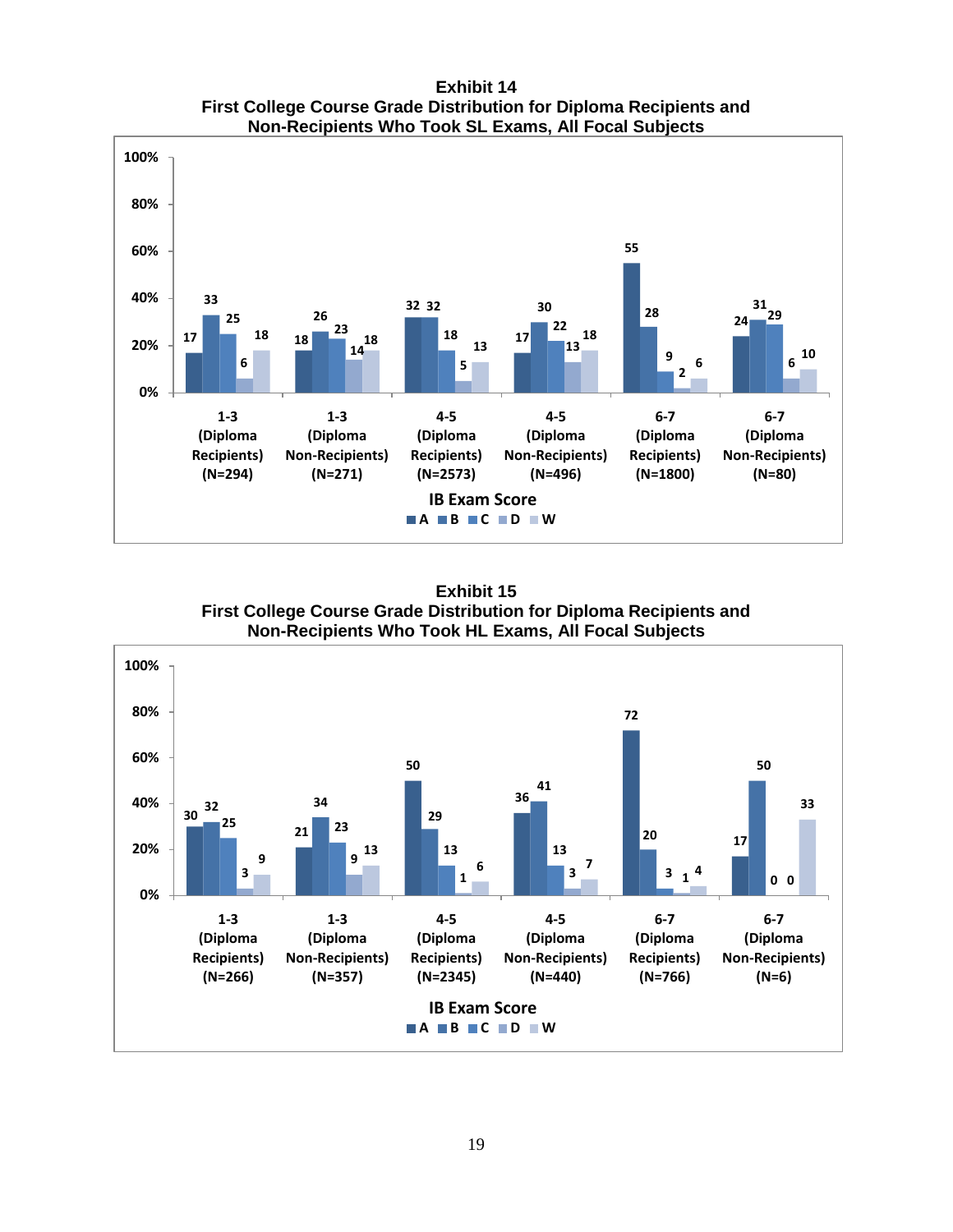

<span id="page-25-1"></span>**Exhibit 16 First College Course Grade Distribution for Certificate Candidates, All Focal Subjects**

#### <span id="page-25-0"></span>**College Course Performance by Subject**

We also looked at the association between IB exam score and first college course grade within each focal subject and found a similar positive association between IB exam score and college course performance. Exhibits 17 through 41 show the relationship between IB exam performance and first college course grade for particular subjects or groups of subjects—science (physics, chemistry, and biology), mathematics, English, Spanish, and French—and for particular highfrequency courses in these subjects. To better understand the content covered, for each of the highest frequency courses, we include a course description from the University of Florida 2001–02 course bulletin.

#### *Sciences*

Exhibit 17, which shows the college grade distribution for students who took IB exams in , biology, chemistry, and/or physics, is again based on counts of students by subject, not counts of individual students (in other words, a student who took IB exams in both physics and biology and then took at least one college course in each of these subjects would be counted twice). Overall, in the sciences, 65 percent of students who scored a 6 or 7 on an IB exam earned an A in the first college course in the corresponding subject, compared with 35 percent of students who scored a 4 or 5 and 20 percent of students who scored below a 4. The contrast between the college grade distribution between students who took SL and HL exams at different score levels was less pronounced in the sciences (Exhibit 18) than across all the focal courses (Exhibit 12). In the sciences, the proportion of students earning As or Bs was similar for students who took the SL and the HL exams and scored a 6 or 7 (84 vs. 89 percent) or who scored a 4 or 5 (65 percent for both). We did see a lower proportion of students who performed poorly (below a 4) on the HL exam earning As compared with those who scored below a 4 on an SL exam (17 vs. 25 percent); the grade distribution for HL exam-takers was shifted slightly toward Cs and Ds, with the proportion of Bs nearly identical across the two exam levels for this score range.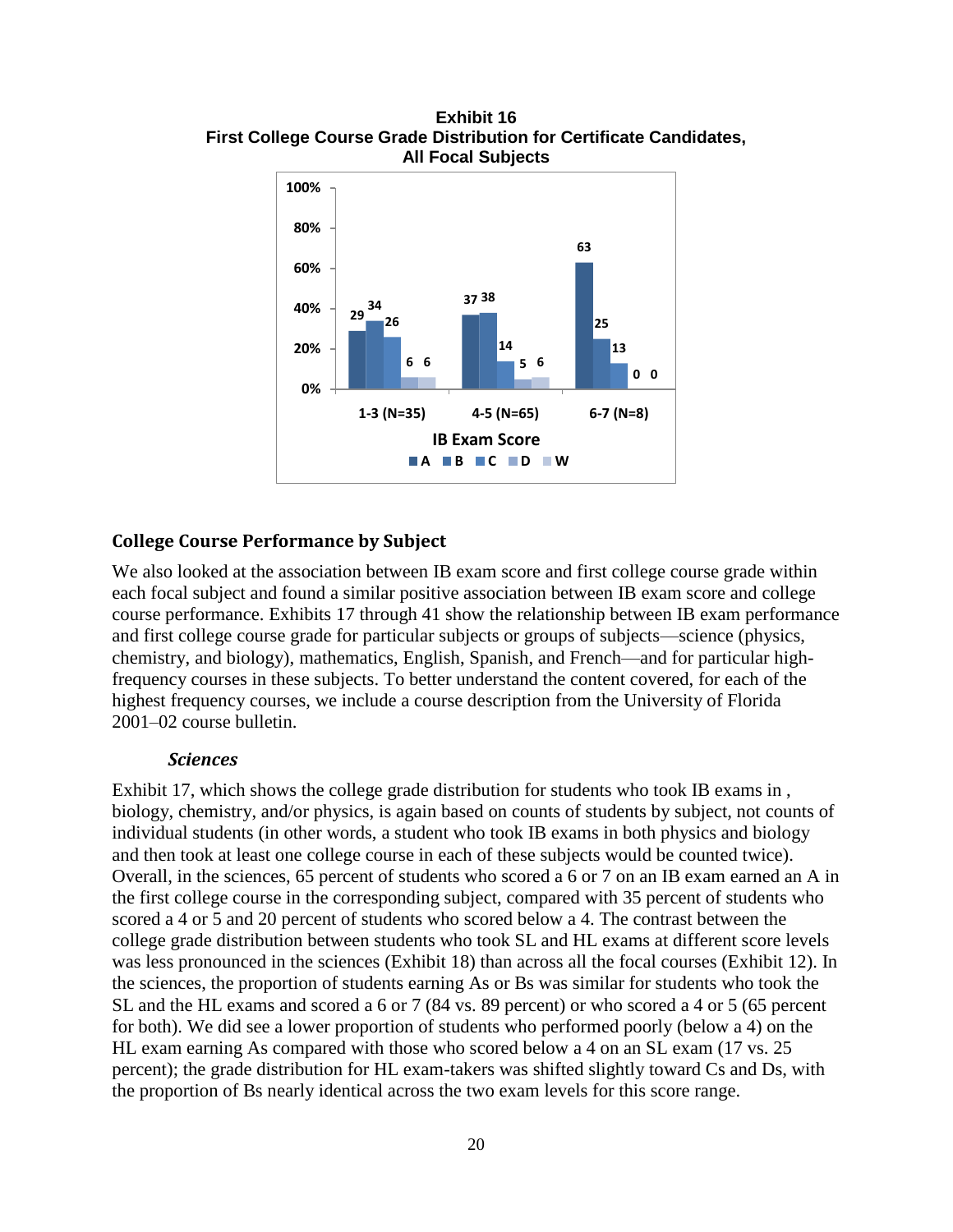<span id="page-26-0"></span>**Exhibit 17 Grade Distribution for IB Science Students in All First College Science Courses (Biology, Chemistry, and Physics)**



<span id="page-26-1"></span>**Exhibit 18 Grade Distribution for IB Science SL Students (Left) and for IB Science HL Students (Right) in All First College Science Courses (Biology, Chemistry, and Physics)**

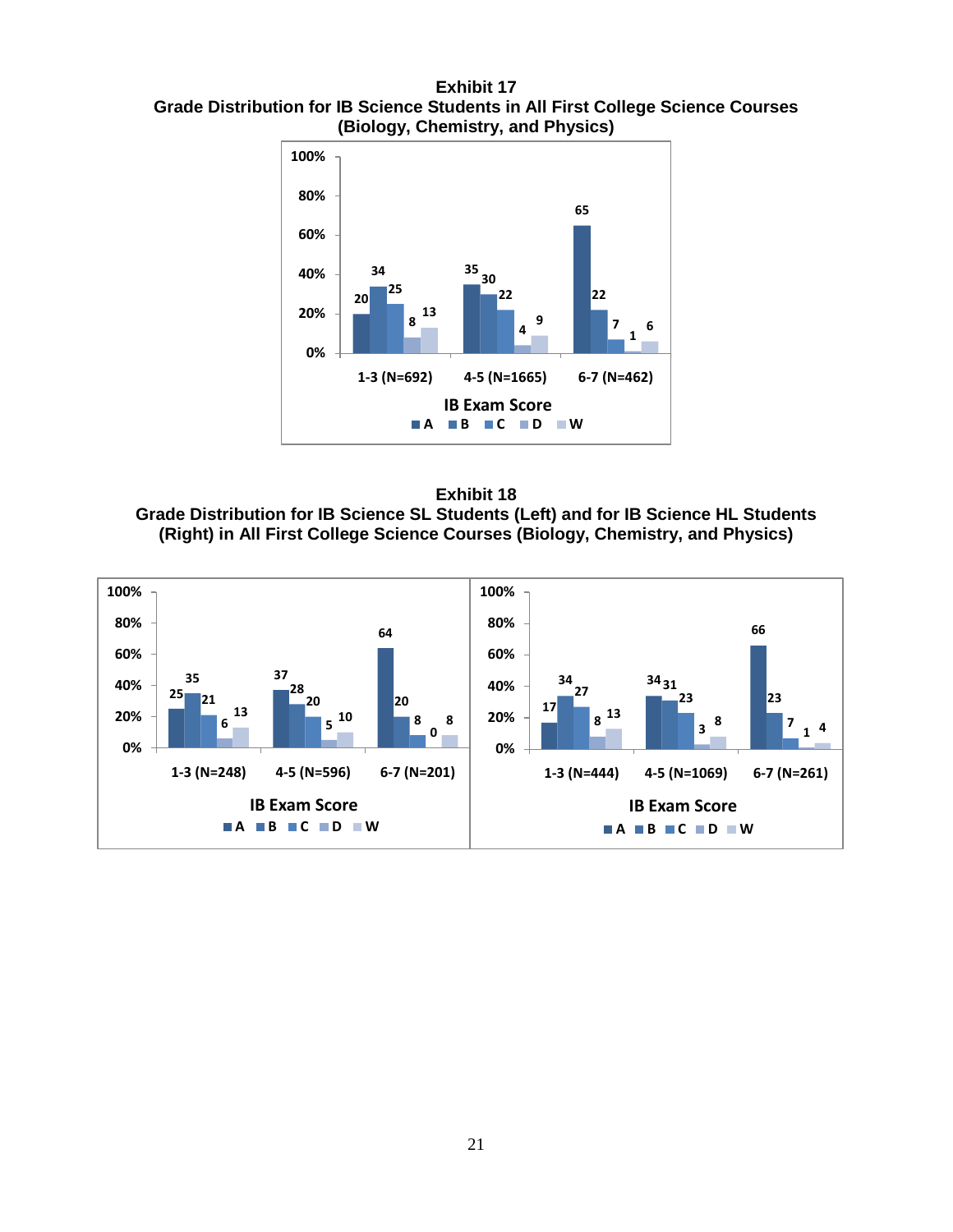Because the highest frequency first course taken by subject varied by how well students performed on the IB subject exam and the level of the exam taken, we also included the grade distribution by IB exam performance for individual high-frequency college courses. We took the most common first courses and displayed the college grade distributions for students who scored in three IB exam score categories, first for all IB students for a subject and then, when the number of students in both exam levels was high enough, broken down by exam level (SL and HL). For the sciences, we included General Physics with Calculus I (Exhibits 19 and 20), General Chemistry I (Exhibits 21 and 22), General Chemistry II (Exhibits 23 and 24), General Biology I (Exhibits 25 and 26), and General Biology II (Exhibits 27 and 28).

The association between IB exam score and college course performance was positive for General Physics with Calculus, both overall and for SL and HL students. The modal grade for students who scored a 6 or 7 on the IB physics exams was A, while C was the most common grade for students who scored below a 4 (except for low-scoring students on the HL exam, who were more likely to earn a B than any other grade).

In General Chemistry I, students in all three IB exam score levels earned As more frequently than any other single grade, although As were far more common for high-scoring students than for low-scoring students. Only students who scored a 4 or above on the IB chemistry exam attempted General Chemistry II as their first chemistry course, and the majority of them earned grades of A or B in the course whether they took the SL or HL exam.

The distribution of grades for General Biology was low compared with that for the other sciences: The most common grade earned by students who scored a 4 or 5 on the IB biology exam, whether SL or HL, was a C. Students who took the IB biology exam and started with General Biology II were more likely to earn a grade of A or B than those who started with General Biology I.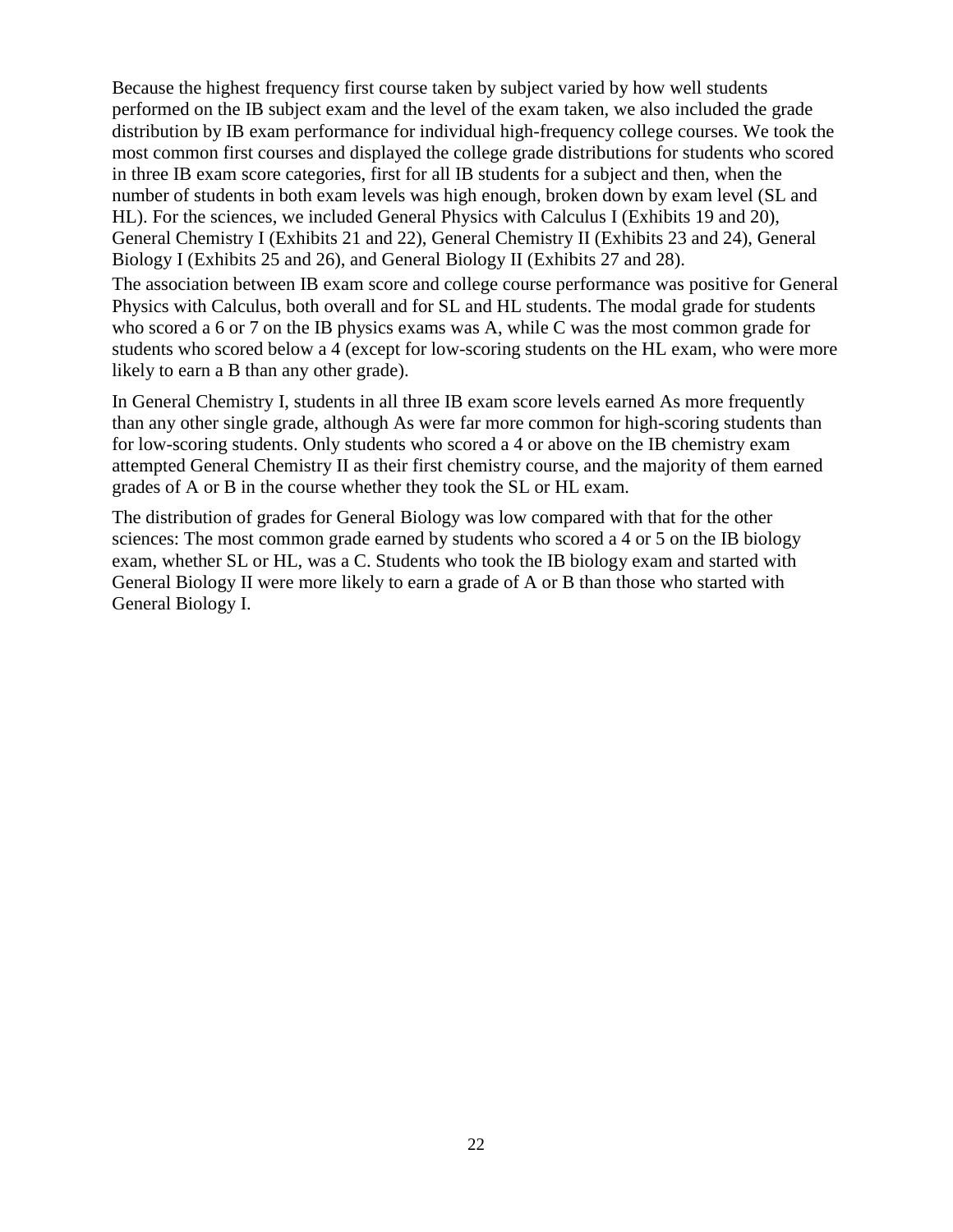<span id="page-28-0"></span>**Exhibit 19 IB Physics Scores (SL and HL) and College Course Grades for General Physics with Calculus**





<span id="page-28-1"></span>**SL Physics Scores and College Course Grades for General Physics with Calculus (Left) and HL Physics Scores and College Course Grades for General Physics with Calculus (Right)** 



#### **Corresponding Course Description from University of Florida 2001-02 Course Bulletin**

**PHY 2048: Physics with Calculus I.** The first of a two-semester sequence of physics for scientists and engineers. The course covers Newtonian mechanics and includes motion, vectors, Newton's laws, work and conservation of energy, systems of particles, collisions, equilibrium, oscillations and waves. One hour per week is devoted to problem solving and discussion. *Credits: 3.*

*Prerequisites: High-school physics or PHY 2020 (Introduction to Principles of Physics) or equivalent, and MAC 2311 (Analytic Geometry and Calculus I).*

*Corequisite: MAC 2312 (Analytic Geometry and Calculus II).*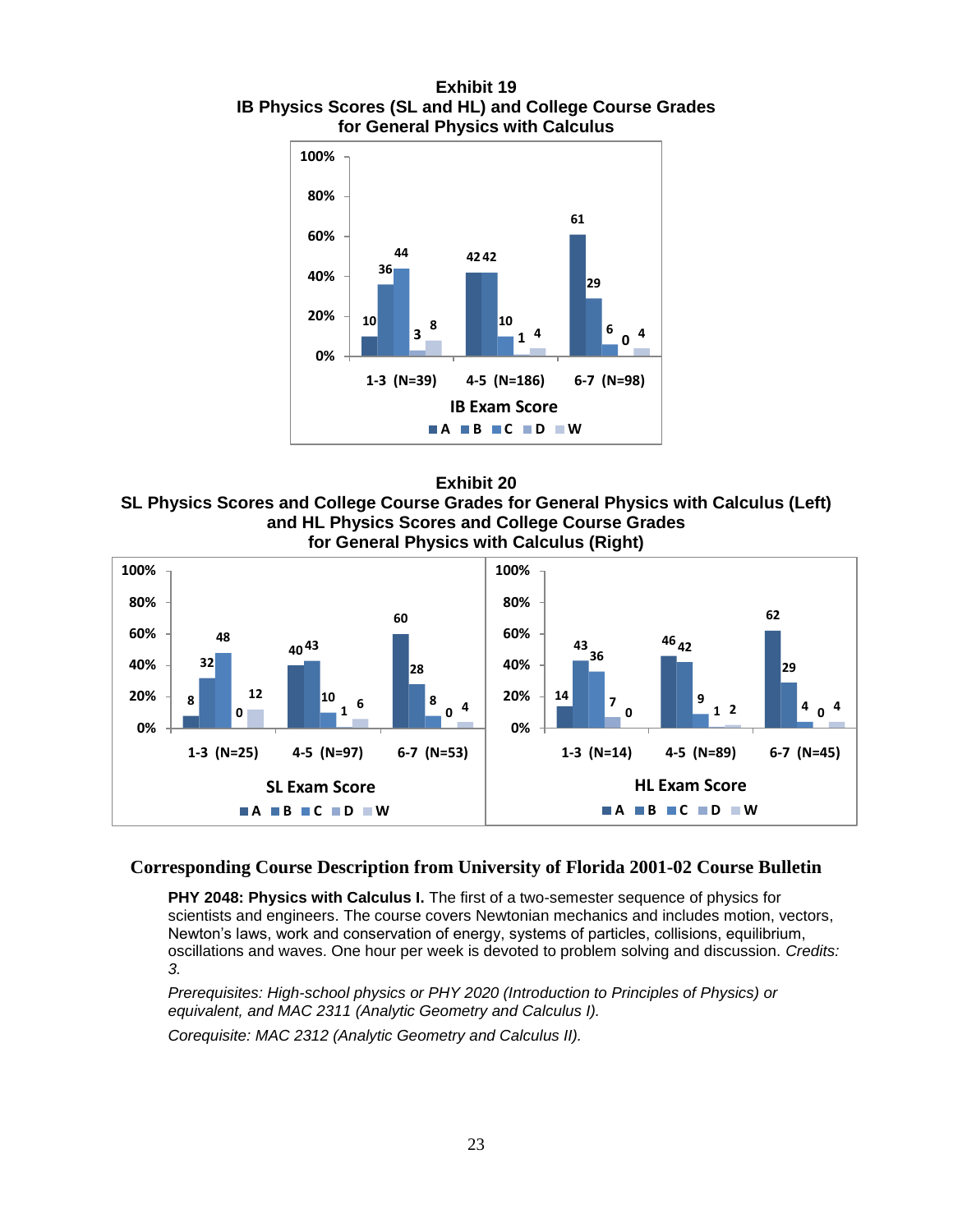<span id="page-29-0"></span>**Exhibit 21 IB Chemistry Scores (SL and HL) and College Course Grades for General Chemistry I**





<span id="page-29-1"></span>**SL Chemistry Scores and College Course Grades for General Chemistry I (Left) and HL Chemistry Scores and College Course Grades for General Chemistry I (Right)**



#### **Corresponding Course Description from University of Florida 2001–02 Course Bulletin**

**CHM 2045: General Chemistry.** The first semester of the CHM 2045-2045L-2046-2046L sequence (General Chemistry /General Chemistry and Qualitative Analysis, with concurrent lab courses). Stoichiometry, atomic and molecular structure, the states of matter, reaction rates and equilibria, acids and bases. *Credits: 3.*

*Prerequisites: MAC 1147 (Precalculus: Algebra and Trigonometry), or its equivalent. The current minimum score on the SATII Chemistry test, an AP minimum score of 3, or an IB minimum score of 4.*

*Corequisite: CHM 2045L (General Chemistry Laboratory).*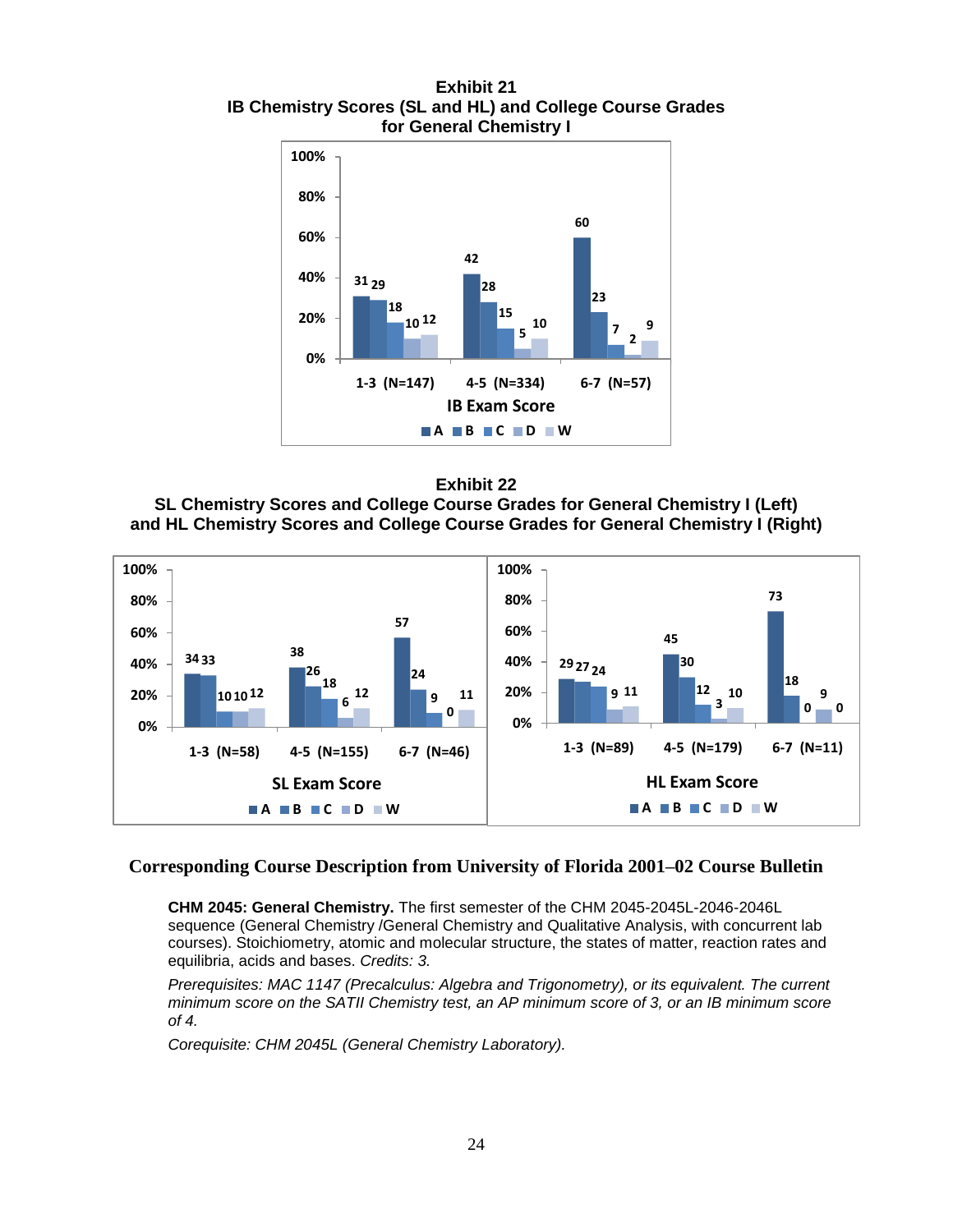<span id="page-30-0"></span>**Exhibit 23 IB Chemistry Scores (SL and HL) and College Course Grades for General Chemistry II**



**Exhibit 24**

<span id="page-30-1"></span>



#### **Corresponding Course Description from the University of Florida 2001–02 Course Bulletin**

**CHM 2046: General Chemistry and Qualitative Analysis.** Final semester of the CHM 2040- 2041-2045L-2046-2046L (Introductory General Chemistry I and II/General Chemistry Laboratory/General Chemistry and Qualitative Analysis + Laboratory) or the CHM 2045-2045L-2046-2046L (General Chemistry + Laboratory/General Chemistry and Qualitative Analysis + Laboratory) sequences. Students who completed CHM 2041 or 2045 or the equivalent at another institution should consult with a chemistry academic adviser before registering for this course. Additional aspects of chemical equilibria, thermodynamics, electrochemistry, complex ions and descriptive chemistry. *Credits: 3.*

*Prerequisites: CHM 2041 (second-semester Introductory General Chemistry) or CHM 2045 and CHM 2045L (General Chemistry and General Chemistry Laboratory).*

*Corequisite: CHM 2046L (General Chemistry and Qualitative Analysis Laboratory).*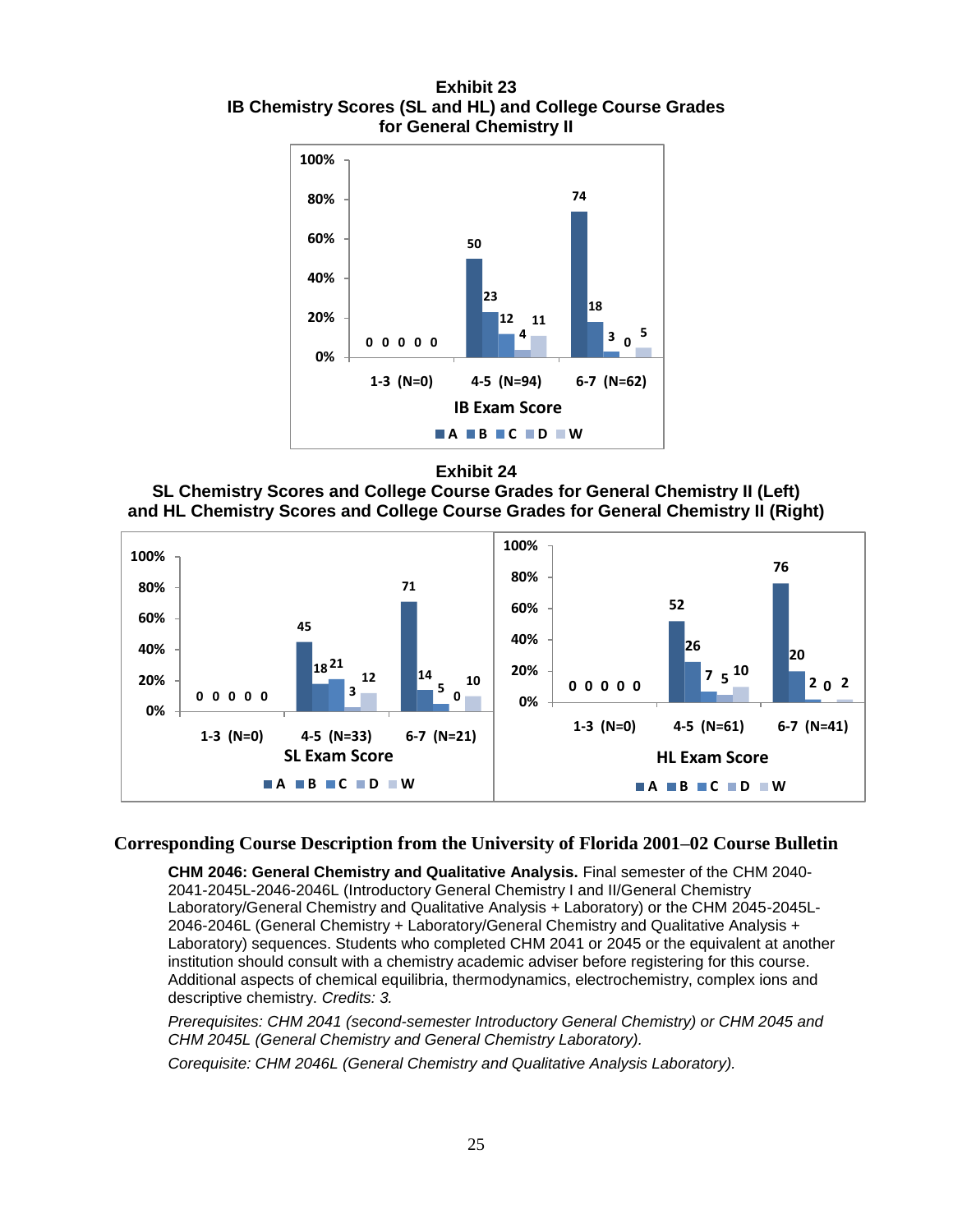<span id="page-31-0"></span>**Exhibit 25 IB Biology Scores (SL and HL) and College Course Grades for General Biology**



<span id="page-31-1"></span>



**Corresponding Course Description from the University of Florida 2001–02 Course Bulletin**

**BSC 2010: Integrated Principles of Biology I.** A study of the origin of life systems; of biological molecules, and organization of living things at the subcellular, cellular and organismic levels; and of the activities of living forms in obtaining and utilizing energy and materials in growth, maintenance and reproduction. First semester of the General Biology Core Sequence, which is a two-semester sequence that prepares students for advanced courses in biological sciences and allied fields. *Credits: 3.*

*Prerequisites: None.*

*Corequisites: None.*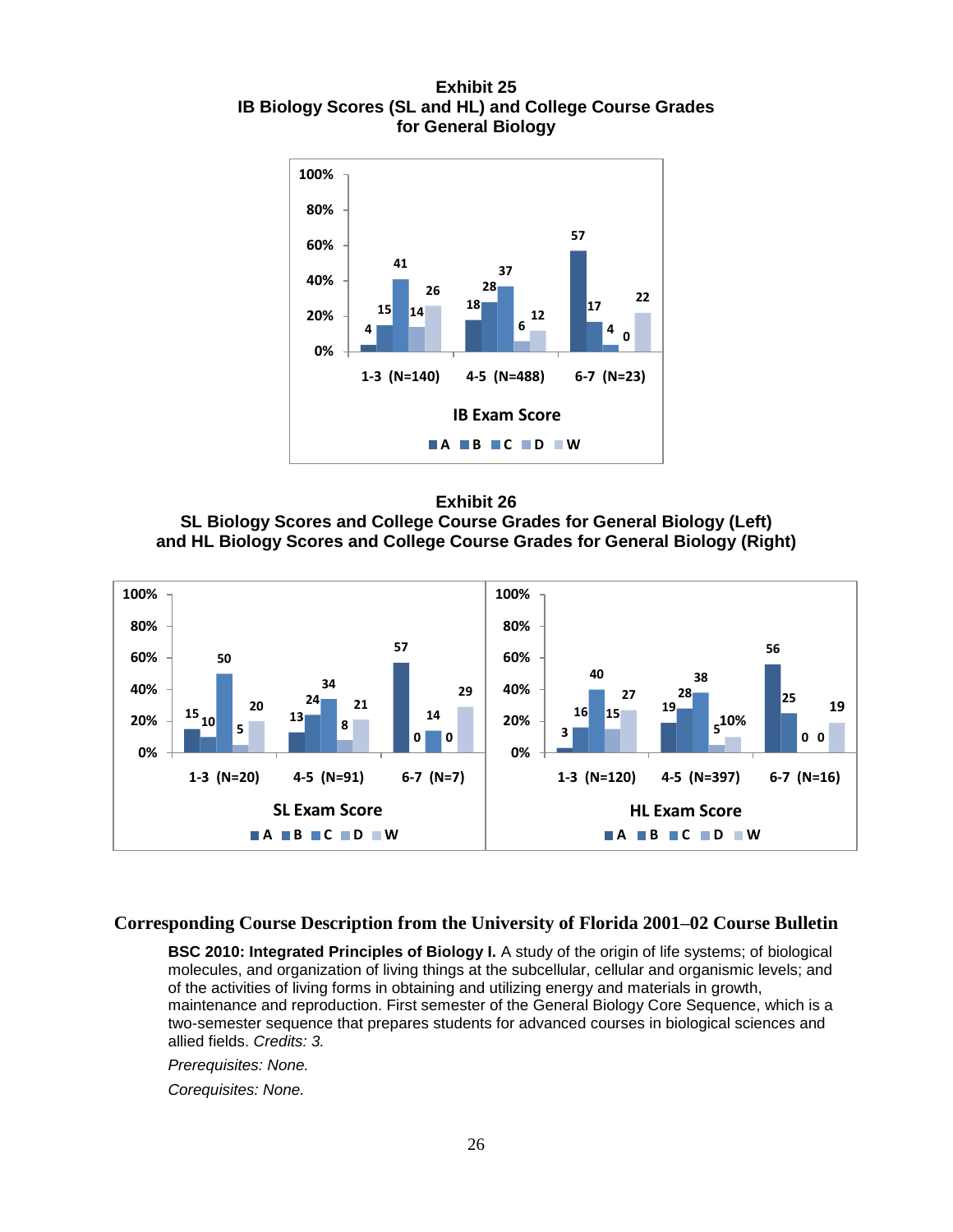<span id="page-32-0"></span>**Exhibit 27 IB Biology Scores (SL and HL) and College Course Grades for General Biology II**



<span id="page-32-1"></span>



#### **Corresponding Course Description from the University of Florida 2001–02 Course Bulletin**

**BSC 2011: Integrated Principles of Biology II.** An examination in living things of the principles of information storage, transmission and utilization at the levels of the cell, organism and population; of the mechanisms of evolutionary change in the diversification of living things and their life styles; of population growth and regulation; and of energy flow and biogeochemical cycling in the biosphere. Second semester of the General Biology Core Sequence, which is a two-semester sequence that prepares students for advanced courses in biological sciences and allied fields. *Credits: 3.*

*Prerequisite: BSC 2010C (Integrated Principles of Biology I).*

*Corequisites: None.*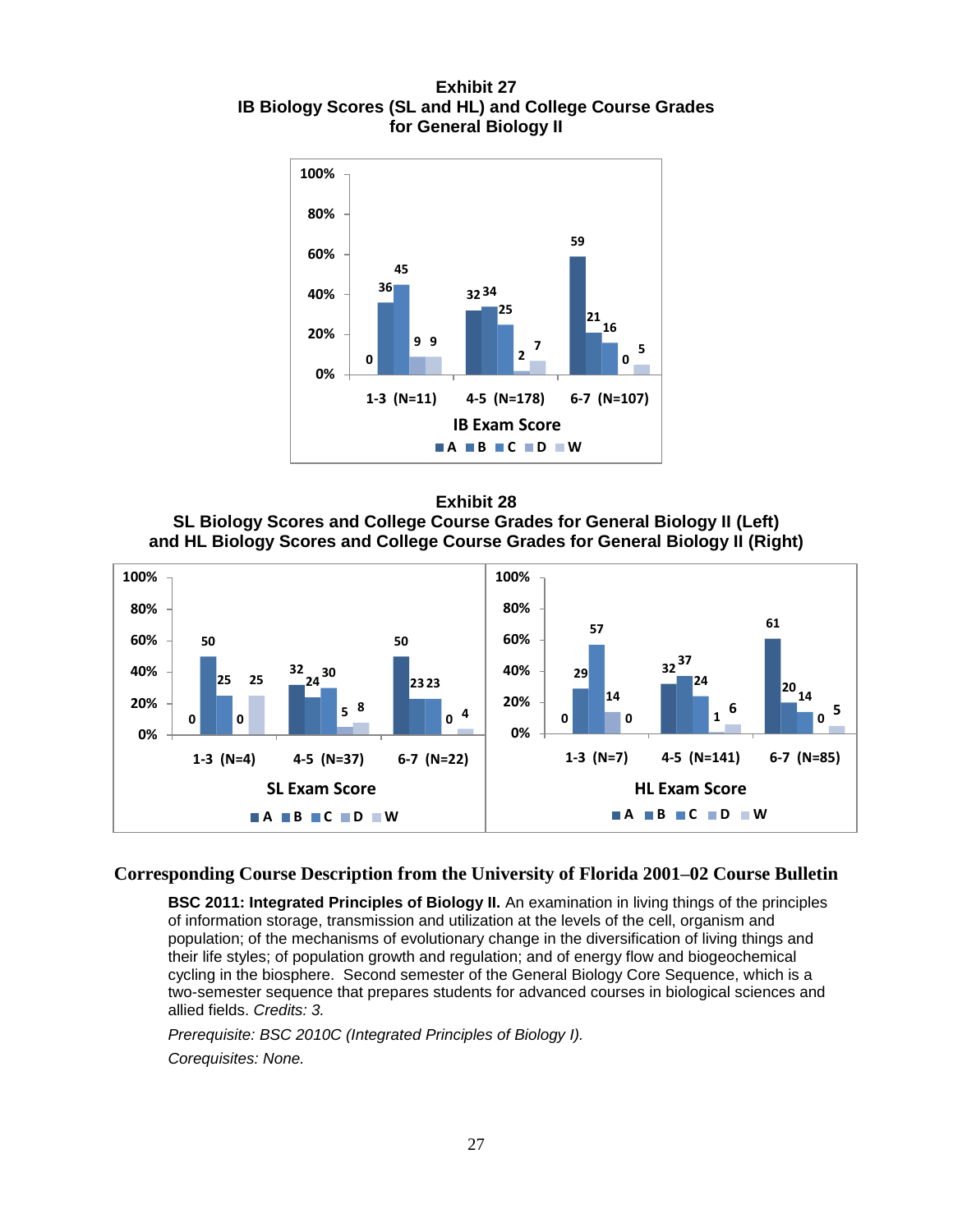#### *Mathematics*

In mathematics, we saw the same positive association between IB exam scores and college grades (Exhibits 29 through 36). The college grades earned by students who took the HL mathematics exam were particularly high (Exhibit 30). The different course-taking patterns of students who took the HL compared with the SL exam may explain this contrast.

Precalculus Algebra/Trigonometry was the most common first course taken by students who took the SL exam, while more students who took the HL exam took Introduction to Engineering. Students earned lower grades in Precalculus Algebra/Trigonometry: Even for students who scored a 6 or 7 on the IB mathematics exam, B was the most common grade (Exhibit 31). In contrast, more than 80 percent of students earned As in Introduction to Engineering, regardless of score band or test level (Exhibit 32). Although the grade distribution in Introduction to Engineering was slightly higher for HL compared with SL students (Exhibit 33), a much higher proportion of HL students took Introduction to Engineering than SL students: 25 compared with 9 percent (Exhibit 7). The high grades earned overall in college mathematics courses by HL students probably reflect the high grade distribution for this course. The small number of students who took the HL exam in mathematics and enrolled in Statistical Methods 1 as their first college mathematics course earned very high grades in this course, regardless of score band (Exhibit 36).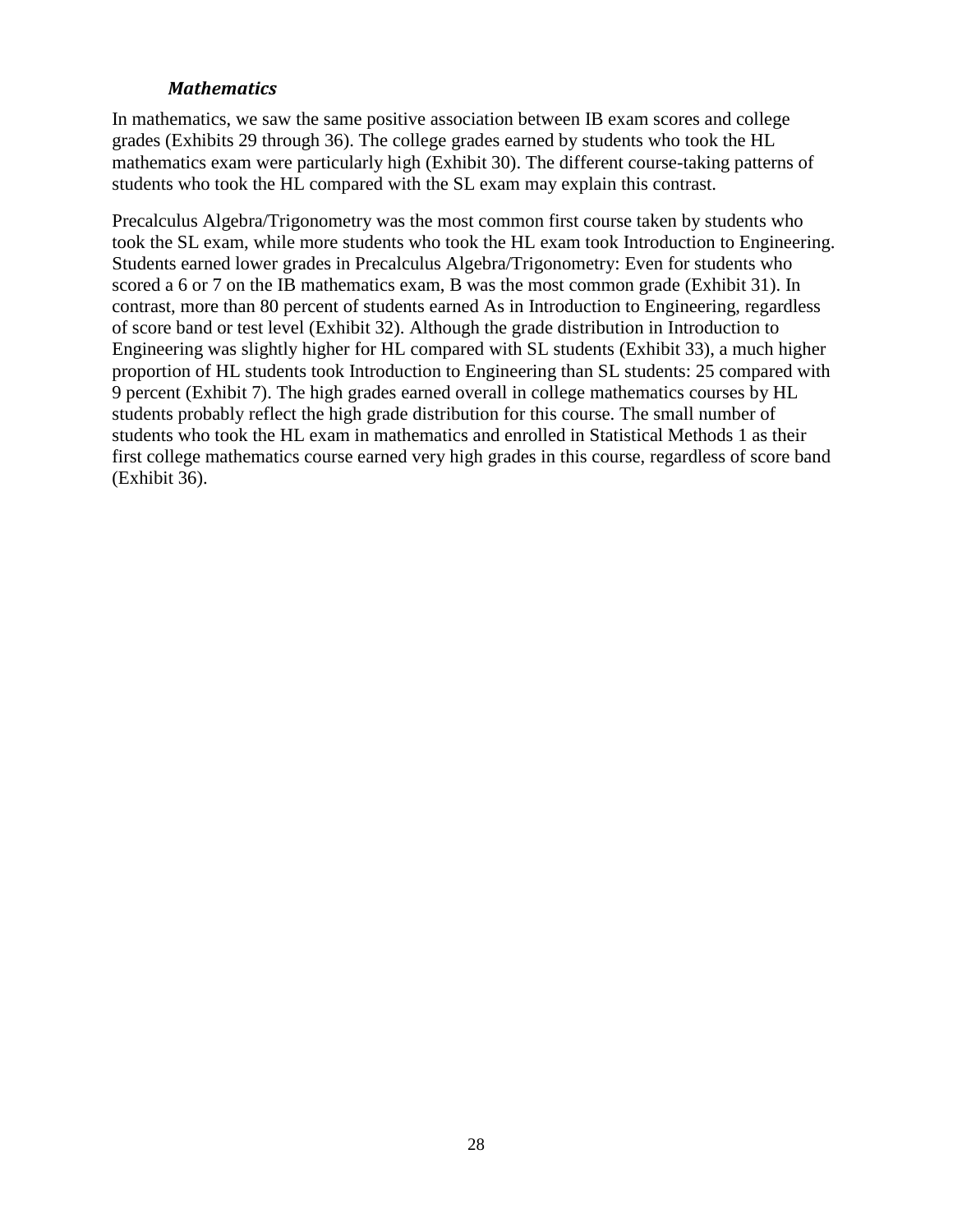<span id="page-34-0"></span>

**Exhibit 29 Grade Distribution for IB Mathematics Students in All First College Mathematics Courses**

<span id="page-34-1"></span>**Exhibit 30 Grade Distribution for SL Mathematics Students in All First College Mathematics Courses (Left) and for HL Mathematics Students in All First College Mathematics Courses (Right)**

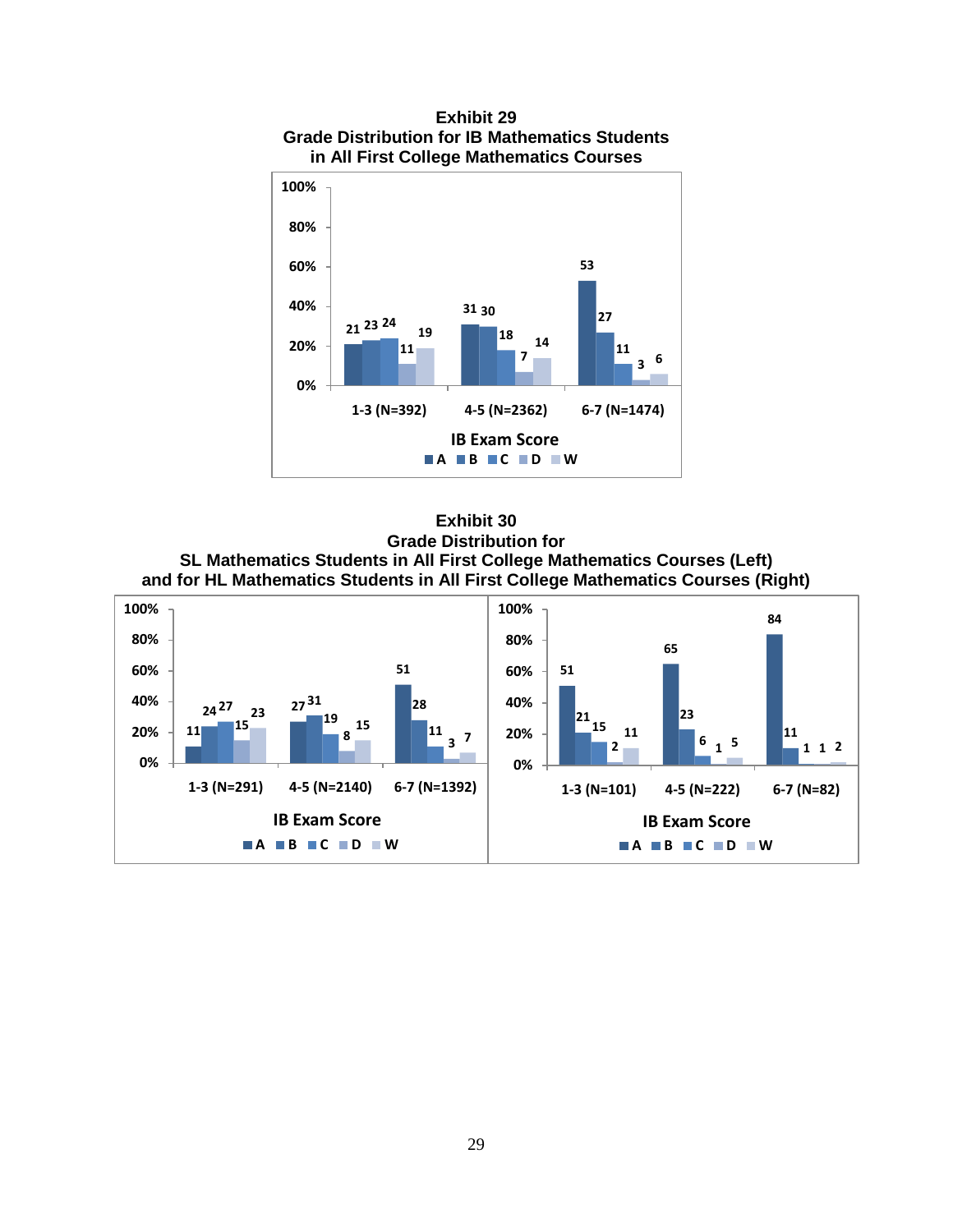#### <span id="page-35-0"></span>**Exhibit 31 IB Mathematics Scores (SL and HL) and College Course Grades for Precalculus Algebra/Trigonometry**



Note: We omitted graphs breaking down SL and HL enrollment for Precalculus Algebra/Trigonometry because total enrollment by HL alumni was only 9.

#### **Corresponding Course Description from the University of Florida 2001–02 Course Bulletin**

**MAC 1147: Precalculus: Algebra and Trigonometry.** College algebra, functions, coordinate geometry, exponential and logarithmic functions, and trigonometry. This fast-paced course is designed as a review of algebra and trigonometry to prepare the student for calculus. *Credits: 4.*

*Prerequisites: This course assumes prior knowledge of intermediate algebra (Algebra II).*

Corequisites: None.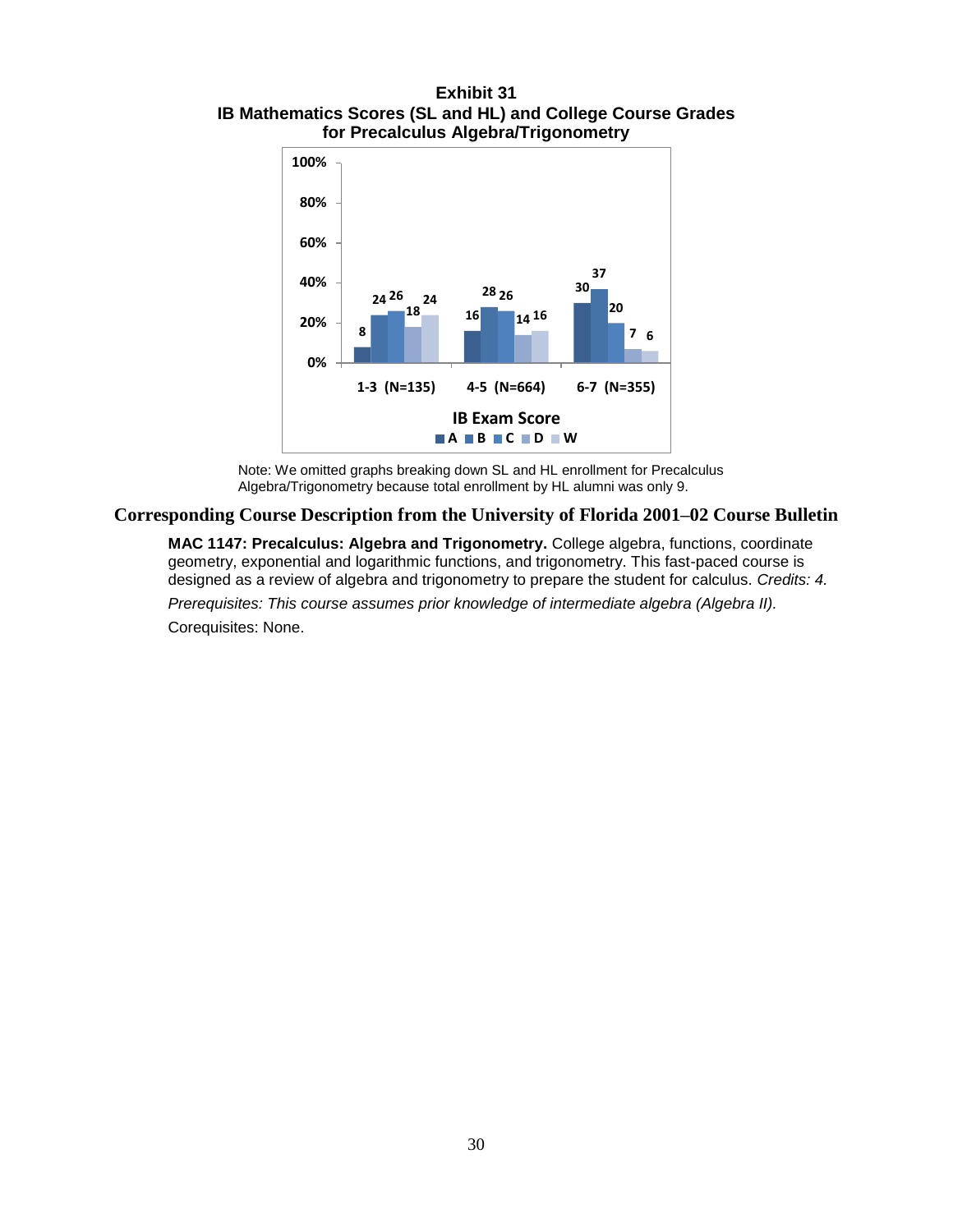<span id="page-36-0"></span>**Exhibit 32 IB Mathematics Scores (SL and HL) and College Course Grades for Introduction to Engineering**





<span id="page-36-1"></span>**SL Mathematics Scores and College Course Grades for Introduction to Engineering (Left) and HL Mathematics Scores and College Course Grades for Introduction to Engineering (Right)**



No corresponding course description was available from the University of Florida 2001–02 course bulletin.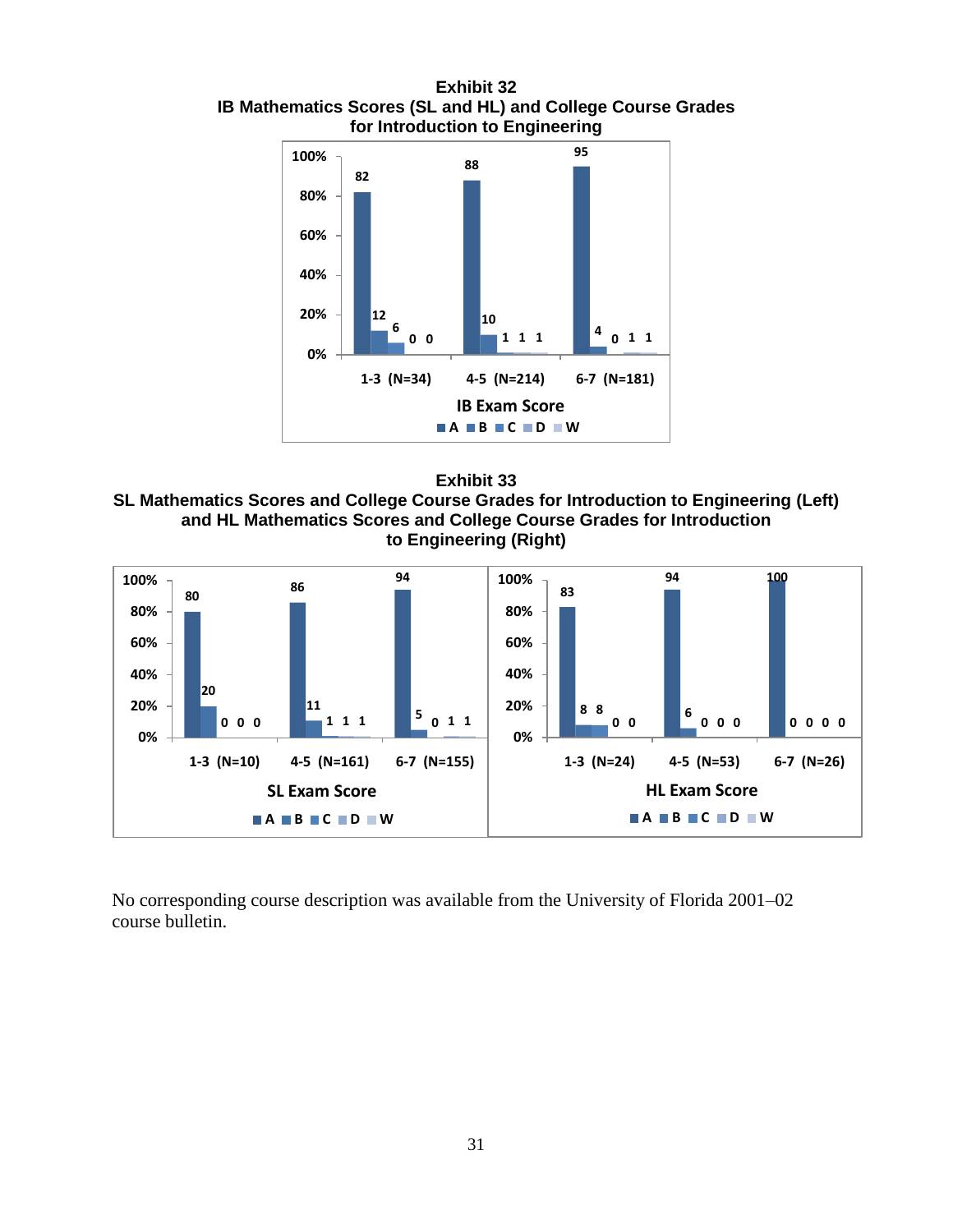<span id="page-37-0"></span>**Exhibit 34 IB Mathematics Scores (SL and HL) and College Course Grades for Calculus I**



Note: We omitted graphs breaking down SL and HL enrollment for Calculus I because total enrollment by HL alumni was only 43.

#### **Corresponding Course Description from the University of Florida 2001–02 Course Bulletin**

**MAC 2311: Analytic Geometry and Calculus 1.** Introduction to analytic geometry; limits; continuity; differentiation of algebraic and trigonometric functions, differentials; introduction to integration and the fundamental theorem of calculus. *Credits: 4.*

*Prerequisite: Strong background in precalculus. Corequisites: None.*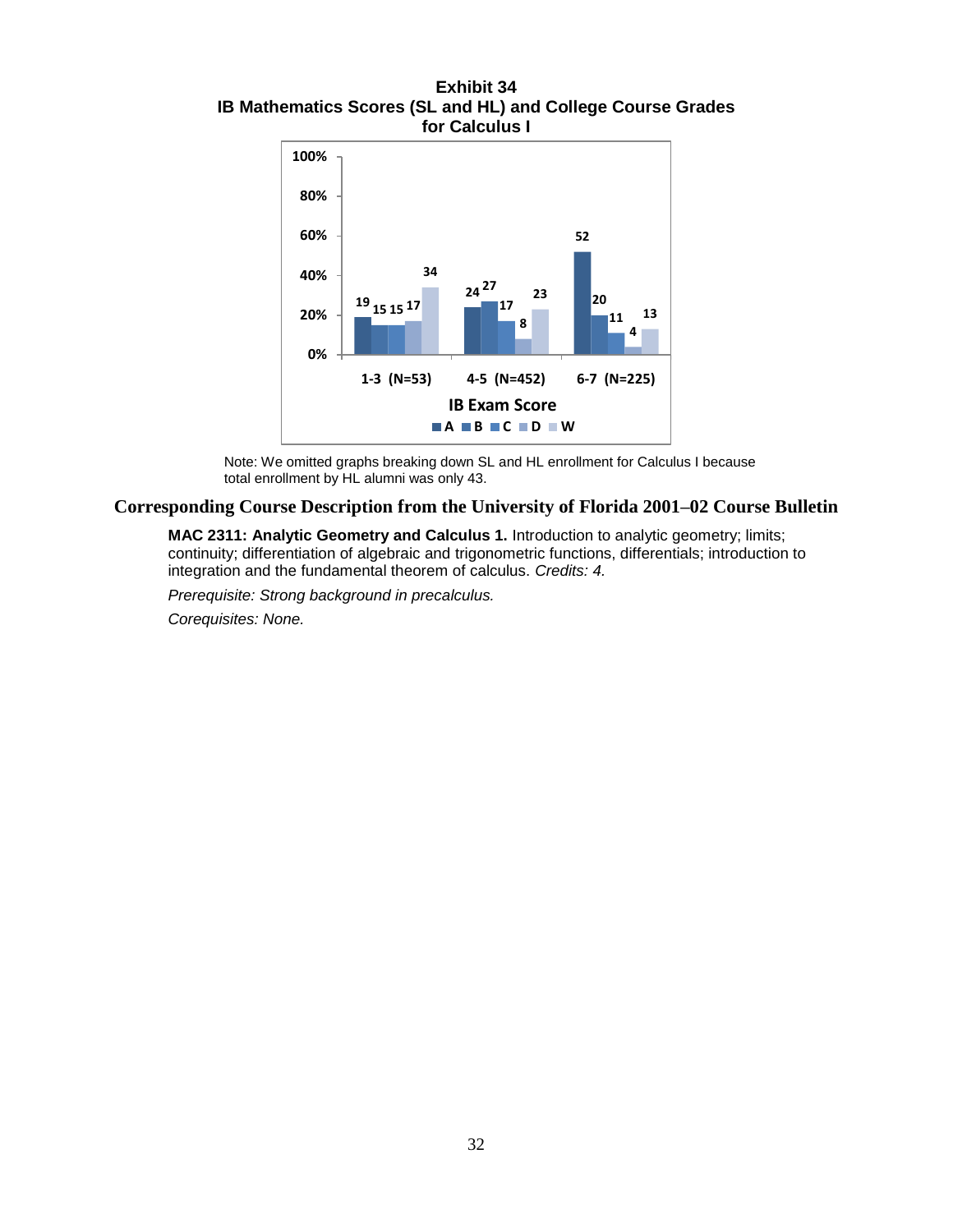<span id="page-38-0"></span>**Exhibit 35 IB Mathematics Scores (SL and HL) and College Course Grades for Statistical Methods I**



#### **Exhibit 36**

<span id="page-38-1"></span>**SL Mathematics Scores and College Course Grades for Statistical Methods I (Left) and HL Mathematics Scores and College Course Grades for Statistical Methods I (Right)**



#### **Corresponding Course Description from the University of Florida 2001–02 Course Bulletin**

**STA 2023: Introduction to Statistics 1.** Graphical and numerical descriptive measures, probability, conditional probability, probability laws, discrete random variables, binomial and normal random variables, sampling distributions, central limit theorem, large and small sample confidence intervals for parameters associated with a single population and for comparison of two populations. Hypothesis testing for large and small samples. *Credits: 3.*

*Prerequisites: None.*

*Corequisites: None.*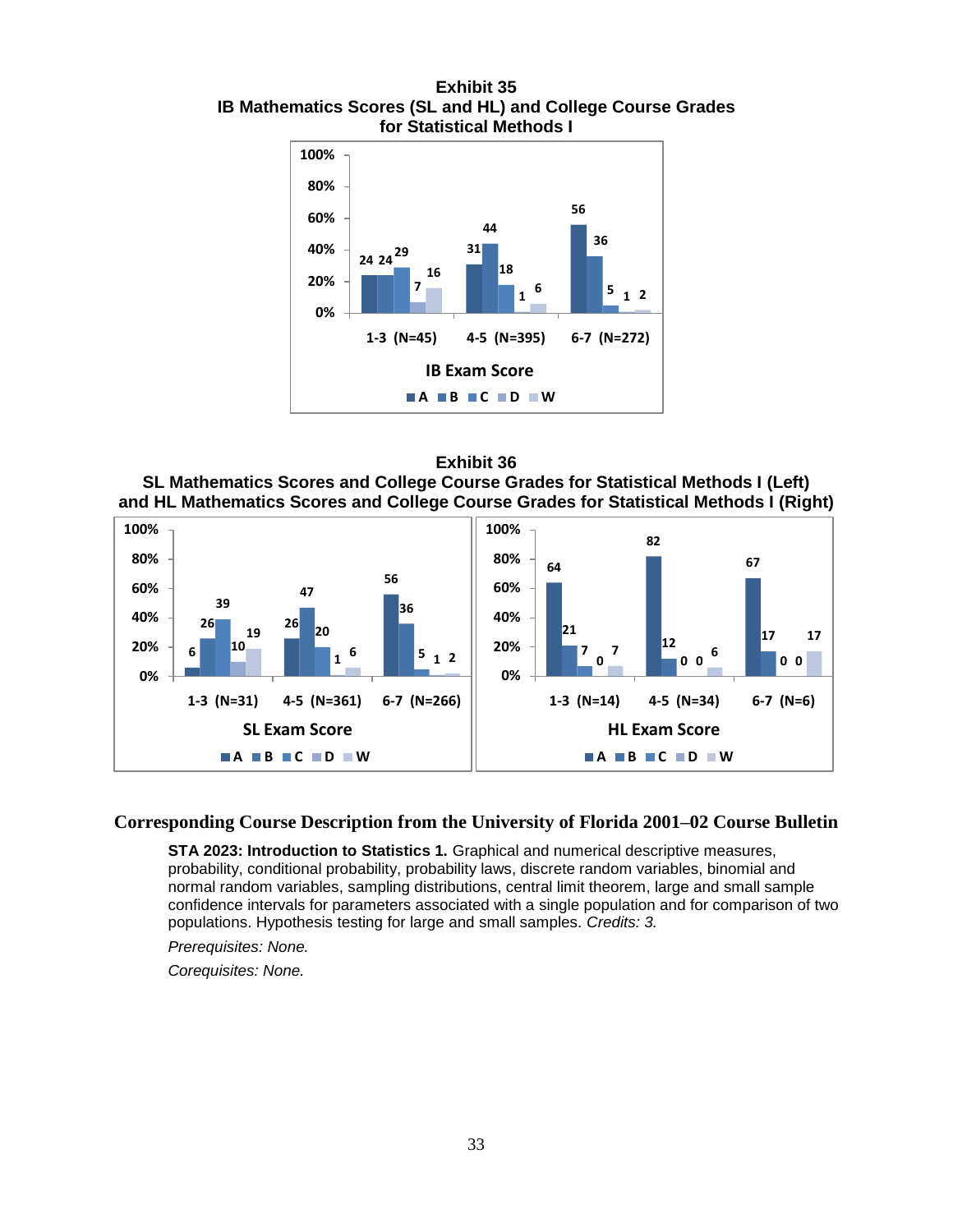#### *English*

Exhibits 37 through 39 show the college grade distributions of students who took the IB English exam, overall and for students whose first college English course was Freshman Composition Skills I or Technical Writing, two of the highest frequency first college courses taken by IB students. Because almost all students (96 percent) who took the IB English exam took the HL version, we do not include breakouts by IB exam level (SL compared with HL).

In Exhibit 37, we see that IB students earned high grades in their first English course in college regardless of score band: 93 percent of students who scored 6 or 7, 87 percent of students who earned a 4 or 5, and 79 percent of those who earned a 3 or lower on the exam had an A or a B in their first college English course. Similarly high percentages of IB students earned As and Bs in Freshman Composition Skills I: 81 percent of student who scored a 4 or 5 and 78 percent of students who scored below a 4 (Exhibit 38; note that no students who scored a 6 or 7 enrolled in English Composition I as their first college English course). The grade distribution for IB students who enrolled in Technical Writing as their first college English course mirrored that of IB students in all first college English courses, except that a higher percentage of students in the lowest IB score band (1 through 3) earned an A in this course than students overall in their first English courses (60 compared with 38 percent, Exhibit 39).

<span id="page-39-0"></span>

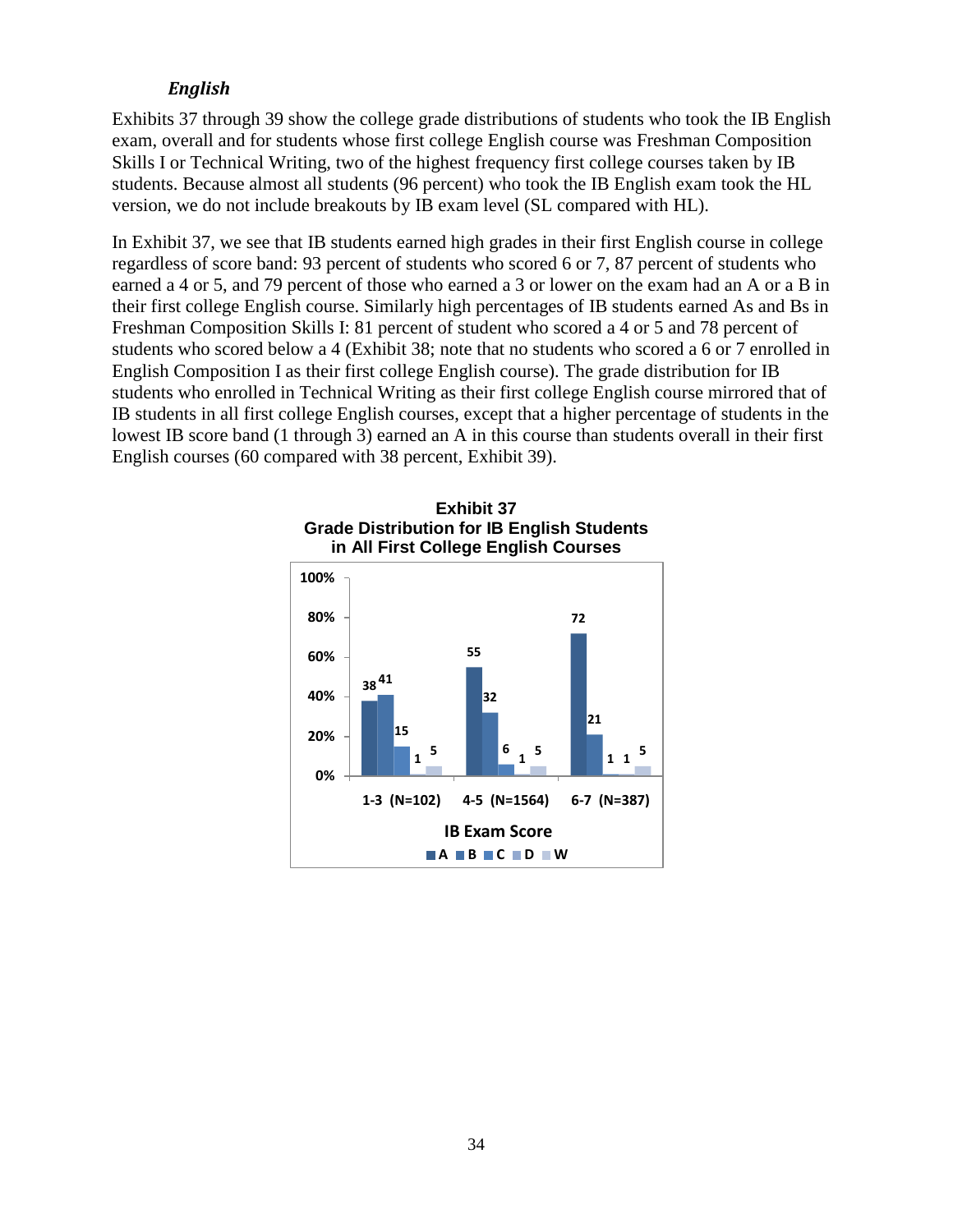<span id="page-40-0"></span>**Exhibit 38 IB English Scores (SL and HL) and College Course Grades for Freshman Composition Skills I**



Note: We omitted graphs breaking down SL and HL enrollment for Freshman Composition Skills because total enrollment by SL alumni was only 8.

#### **Corresponding Course Description from the University of Florida 2001–02 Course Bulletin**

**ENC 1101:** Expository and Argumentative Writing. This course prepares students to write expository-argumentative prose and to analyze discourse in contemporary culture. ENC 1101 is designed to help students improve their grasp of standard written English, library research, critical analysis and creative thinking. *Credits: 3.*

*Prerequisites: None.*

*Corequisites: None.*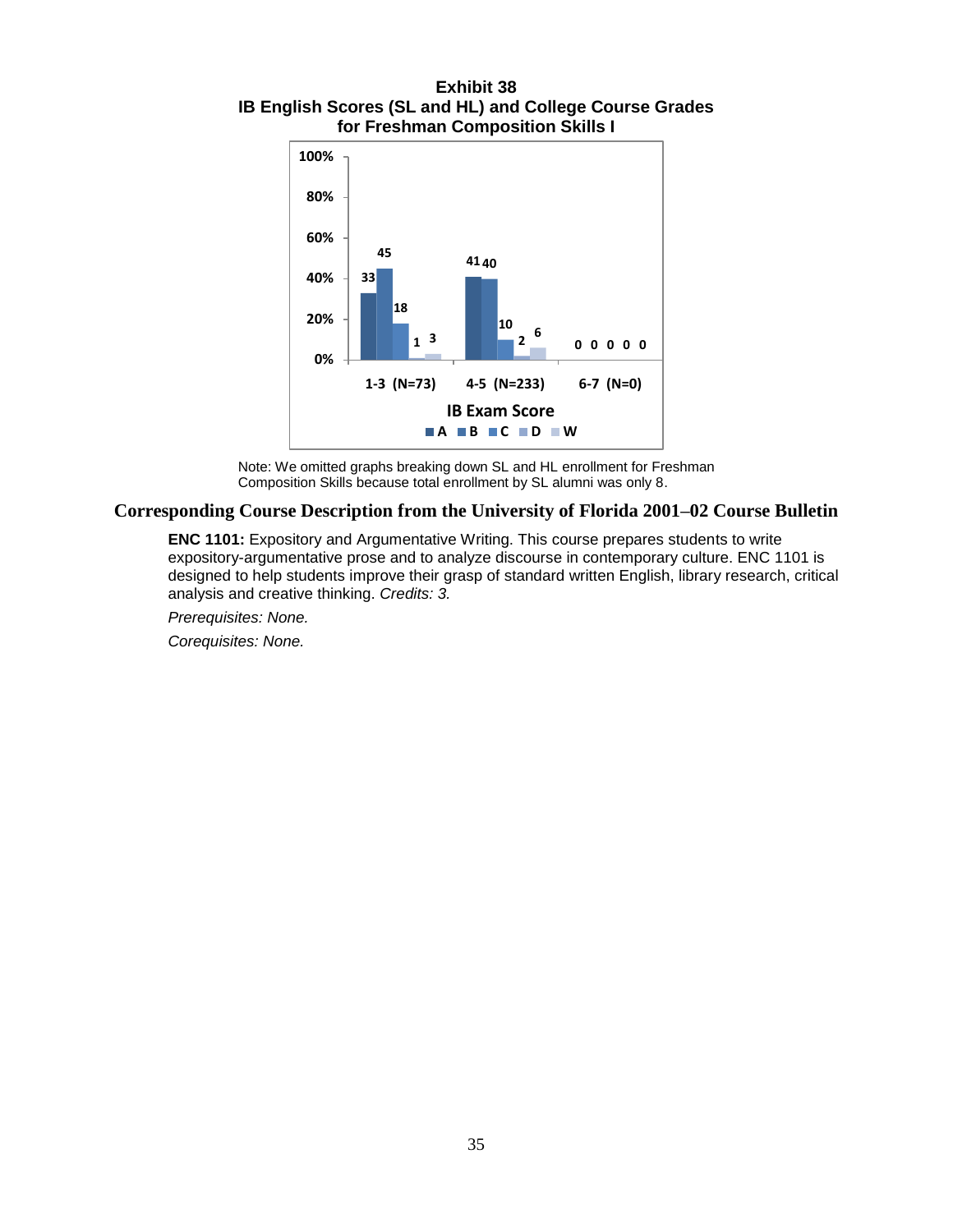<span id="page-41-0"></span>**Exhibit 39 IB English Scores (SL and HL) and College Course Grades for Technical Writing**



Note: We omitted graphs breaking down SL and HL enrollment for Technical Writing because total enrollment by SL alumni was only 25.

#### **Corresponding Course Description from the University of Florida 2001–02 Course Bulletin**

**ENC 2210: Technical Writing.** A survey of the forms and methods of communication used in business, industry and government, including nonformal and formal reports, letters, resumes and proposals. *Credits: 3*

*Prerequisite: ENC 1101 (Expository and Argumentative Writing) or test score equivalency. Corequisites: None.*